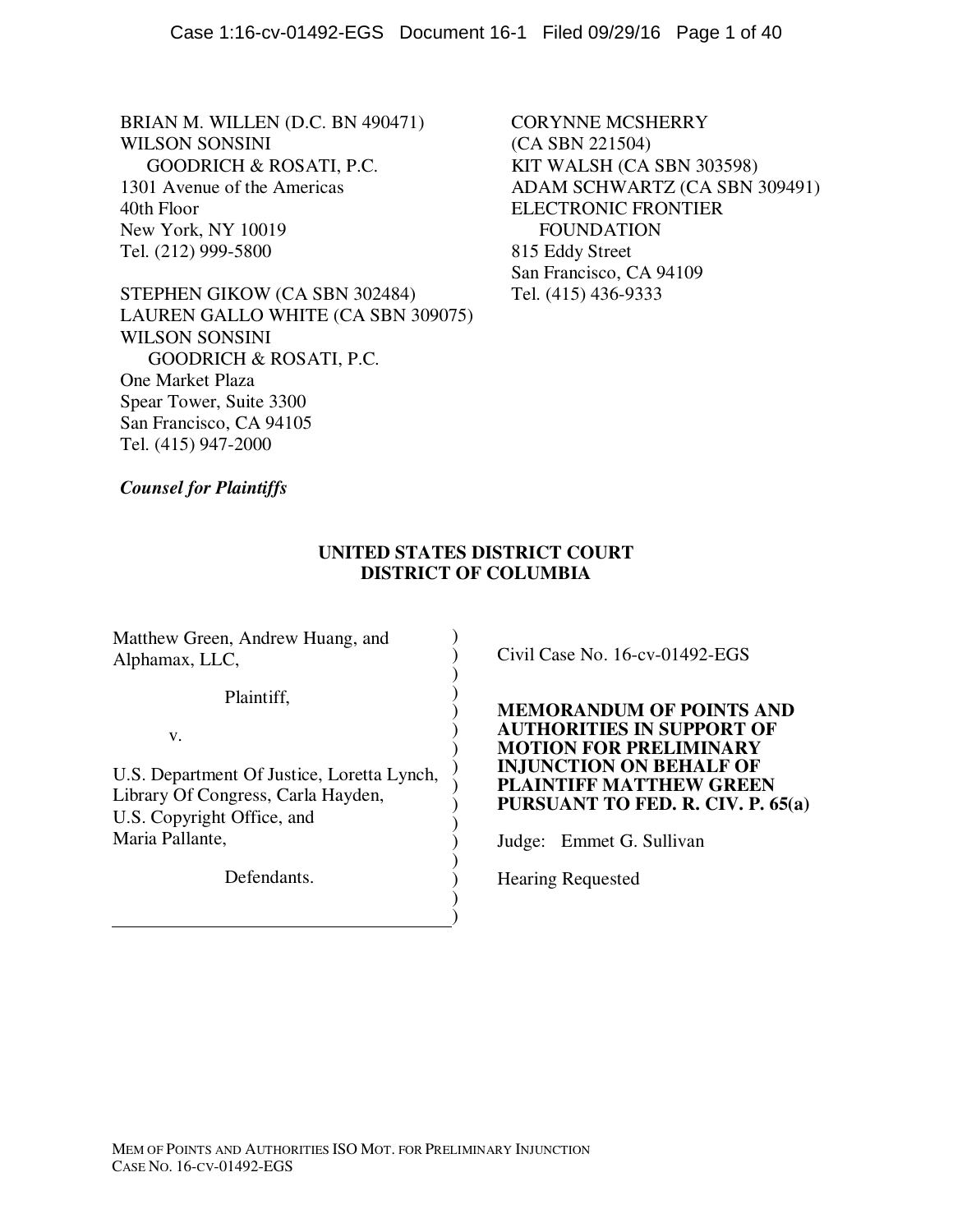# **TABLE OF CONTENTS**

|    |           |    |                                                                                                                          | <b>Page</b> |
|----|-----------|----|--------------------------------------------------------------------------------------------------------------------------|-------------|
|    |           |    |                                                                                                                          |             |
|    |           |    |                                                                                                                          |             |
|    | A.        |    | To Perform His Important Security Research, Dr. Green Must Be Able to                                                    |             |
|    | <b>B.</b> |    | For His Research To Be Effective, Dr. Green Must Be Able To Discuss                                                      |             |
|    | $C$ .     |    |                                                                                                                          |             |
|    | D.        |    |                                                                                                                          |             |
|    | E.        |    | Dr. Green's Unsuccessful Efforts to Secure An Exemption From The                                                         |             |
|    |           |    |                                                                                                                          |             |
| I. |           |    |                                                                                                                          |             |
|    | A.        |    | Section 1201's Anti-Circumvention Rule Is A Prior Restraint That Lacks                                                   |             |
|    |           | 1. | The Anti-Circumvention Rule Burdens Activities Protected By                                                              |             |
|    |           | 2. | The Triennial Rulemaking Is an Unlawful Speech-Licensing<br>Regime that Lacks The Narrow, Clear Standards and Procedural |             |
|    |           |    | a.                                                                                                                       |             |
|    |           |    | $\mathbf b$ .<br>Section 1201 is an unconstitutional speech licensing                                                    |             |
|    | <b>B.</b> |    | Section 1201 Violates The First Amendment As Applied To Dr. Green's                                                      |             |
|    |           | 1. |                                                                                                                          |             |
|    |           | 2. |                                                                                                                          |             |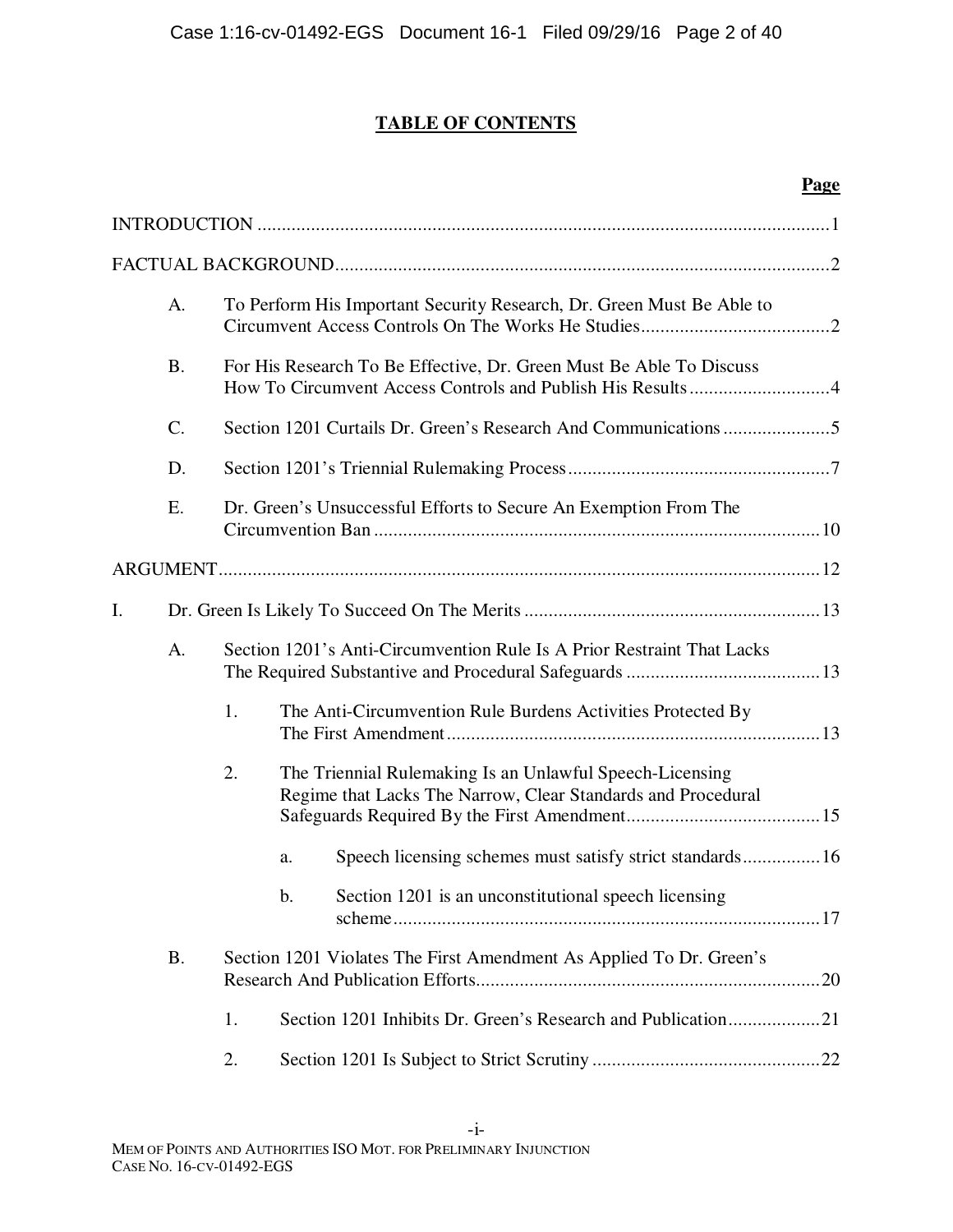| Even If The Anti-Trafficking And Anti-Circumvention Rules Were<br>4.<br>5.<br>The Triennial Rulemaking Process Confirms That Section 1201 Is<br>Η.<br>Dr. Green Will Suffer Irreparable Injury Without Preliminary Relief29<br>III.<br>IV. | 3. | Section 1201 Cannot Survive Strict Scrutiny As Applied To Dr. |  |
|--------------------------------------------------------------------------------------------------------------------------------------------------------------------------------------------------------------------------------------------|----|---------------------------------------------------------------|--|
|                                                                                                                                                                                                                                            |    |                                                               |  |
|                                                                                                                                                                                                                                            |    |                                                               |  |
|                                                                                                                                                                                                                                            |    |                                                               |  |
|                                                                                                                                                                                                                                            |    |                                                               |  |
|                                                                                                                                                                                                                                            |    |                                                               |  |
|                                                                                                                                                                                                                                            |    |                                                               |  |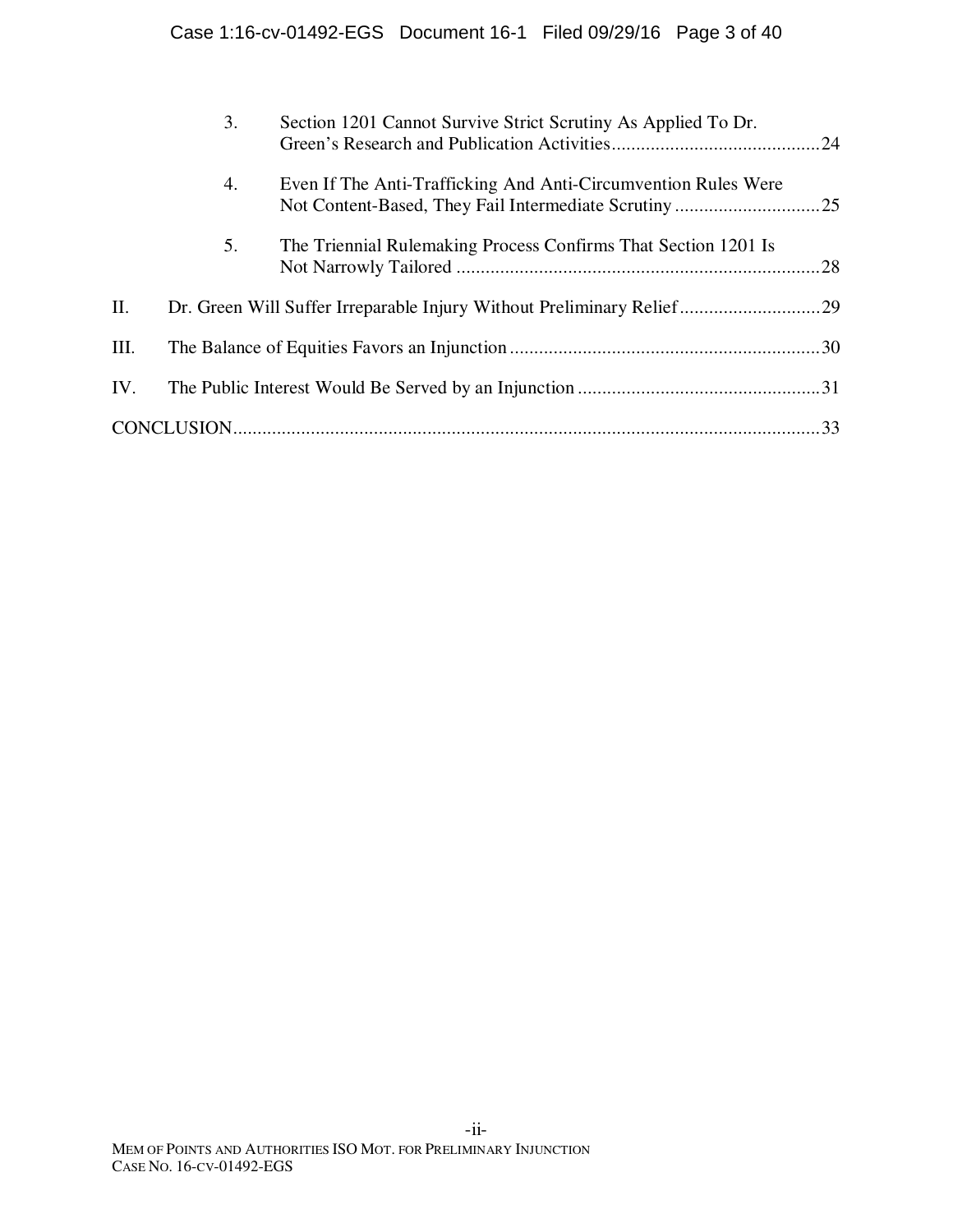# **TABLE OF AUTHORITIES**

## **CASES**

| Chamberlain Grp., Inc. v. Skylink Techs., Inc., 381 F.3d 1178 (Fed. Cir. 2004)27 |
|----------------------------------------------------------------------------------|
|                                                                                  |
|                                                                                  |
|                                                                                  |
|                                                                                  |
|                                                                                  |
|                                                                                  |
|                                                                                  |
|                                                                                  |
|                                                                                  |
|                                                                                  |
|                                                                                  |
|                                                                                  |
|                                                                                  |
|                                                                                  |
|                                                                                  |
|                                                                                  |
|                                                                                  |
|                                                                                  |
|                                                                                  |

-iii-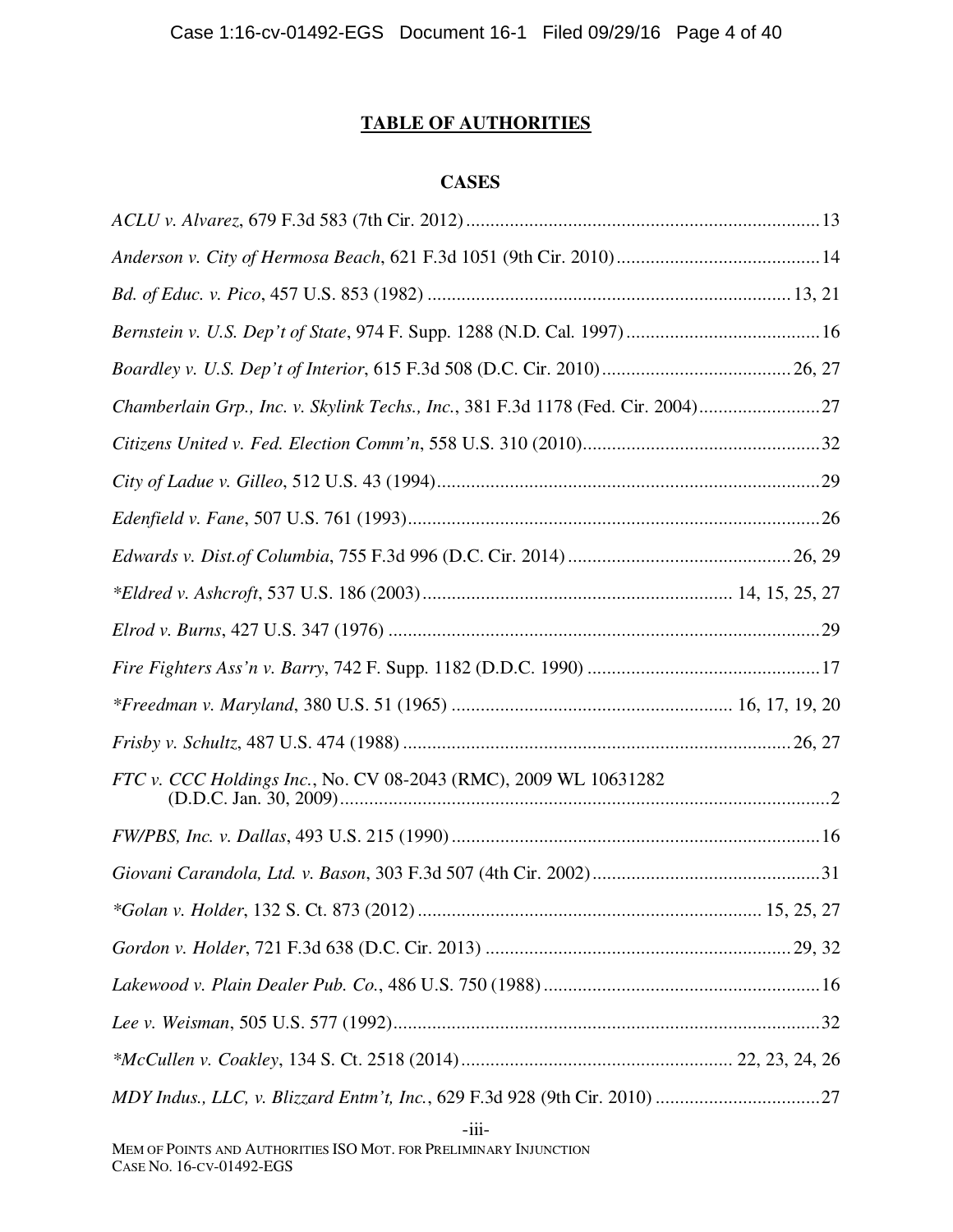| Minn. Star & Tribune Co. v. Minn. Commr. of Revenue, 460 U.S. 575 (1983) 14        |  |
|------------------------------------------------------------------------------------|--|
|                                                                                    |  |
|                                                                                    |  |
|                                                                                    |  |
|                                                                                    |  |
| Pursuing Am.'s Greatness v. FEC, No. 15-5264, 2016 U.S. App. LEXIS 13979           |  |
|                                                                                    |  |
|                                                                                    |  |
|                                                                                    |  |
|                                                                                    |  |
| Sindicato Puertorriqueno de Trabajadores v. Fortuno, 699 F.3d 1 (1st Cir. 2012) 32 |  |
|                                                                                    |  |
| Sony Computer Entm't, Inc. v. Connectix Corp., 203 F.3d 596 (9th Cir. 2000) 21     |  |
|                                                                                    |  |
|                                                                                    |  |
|                                                                                    |  |
| Tyndale House Publishers, Inc. v. Sebelius, 904 F. Supp. 2d 106 (D.D.C. 2012) 32   |  |
|                                                                                    |  |
| Universal City Studios v. Corley, 273 F.3d 429 (2d Cir. 2001)  22, 27, 28, 29      |  |
|                                                                                    |  |
|                                                                                    |  |

# **STATUTES**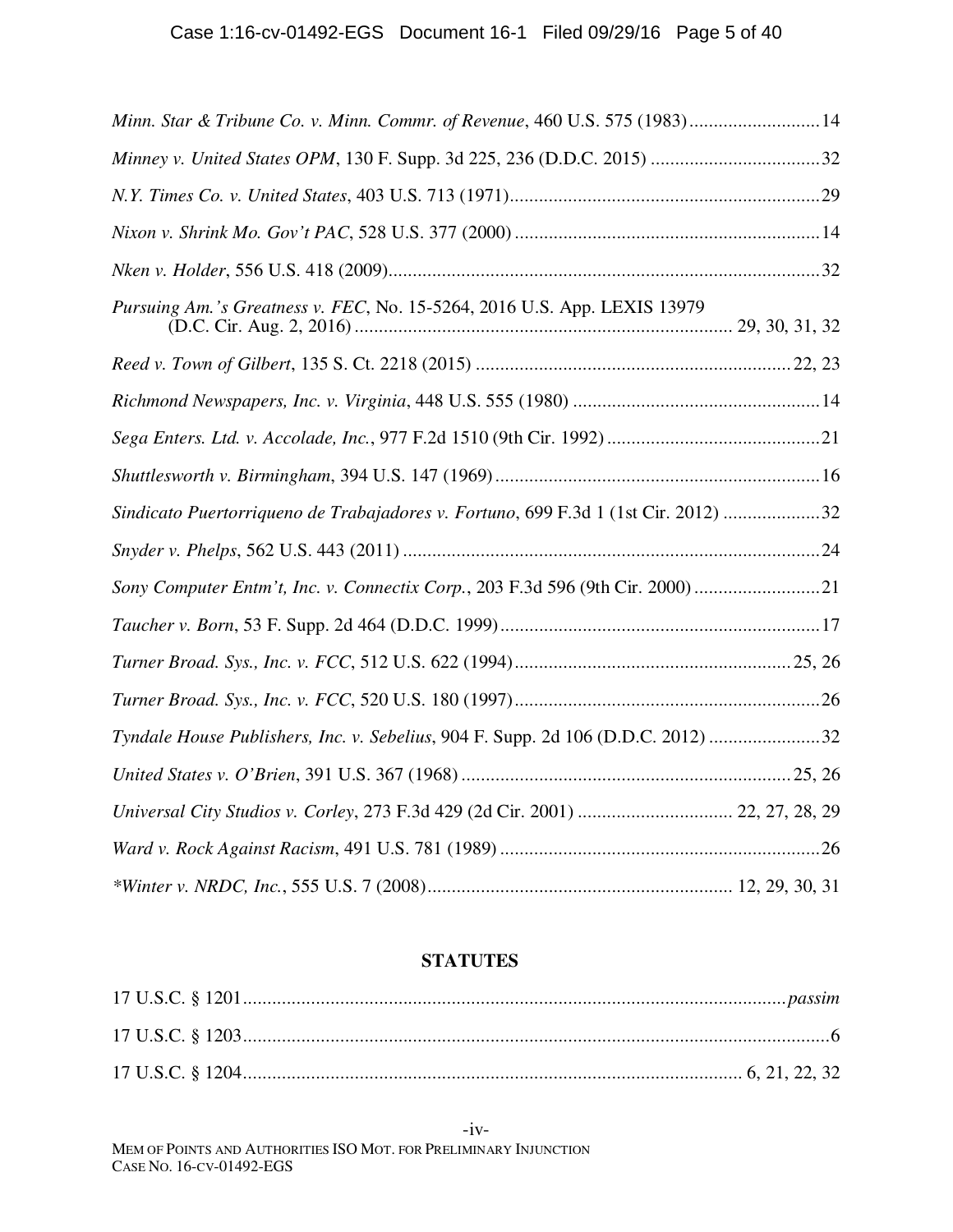# **RULES**

# **MISCELLANEOUS**

|--|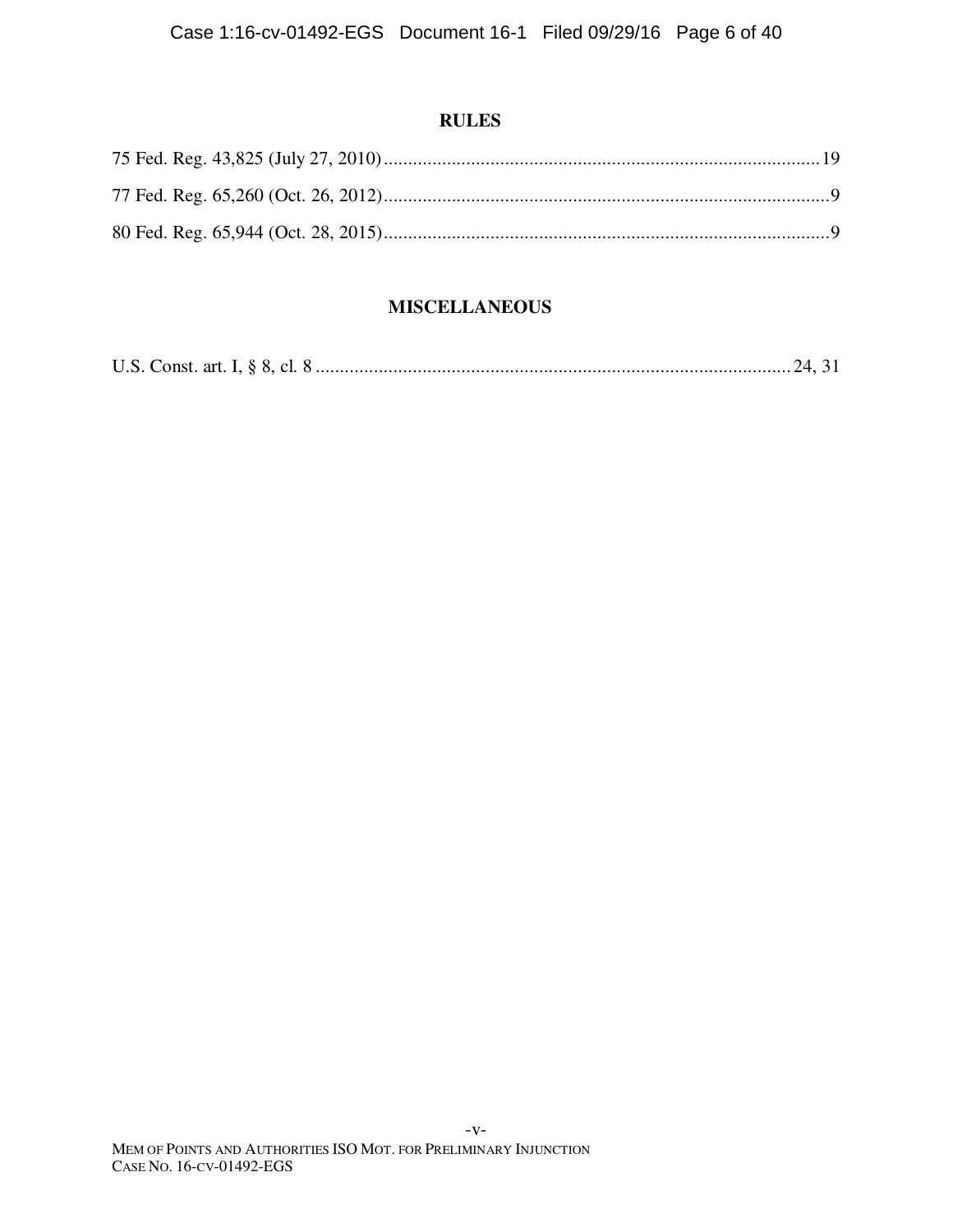#### **INTRODUCTION**

This case challenges Section 1201 of the Digital Millennium Copyright Act ("DMCA"), 17 U.S.C. § 1201 ("Section 1201"), a provision that broadly prohibits anyone—including researchers, artists, tinkerers, and hobbyists—from "circumventing" measures used to control access to copyrighted works or "trafficking" in the "tools" that can be used to circumvent those access controls. This prohibition has been interpreted to apply no matter the reason for the circumvention, and even where it is intended to serve a lawful purpose, such as a fair use. The only way around this blanket restriction is to apply to the Librarian of Congress for an exemption, a process that is litigious, burdensome, and highly constrained. Any such exemption, if granted, is good only for three years.

Laws that protect copyright are compatible with the First Amendment only to the extent that they respect copyright's traditional boundaries. Eighteen years of enforcement provide ample evidence that Section 1201 does not do so. Instead, Section 1201 imposes strong restrictions on the fair use of copyrighted works, paired with a rigid speech-licensing scheme that offers little real protection for such uses. The result has been extraordinary collateral damage to speech and innovation, with little—if any—corresponding benefit to the purposes that animate copyright law. Indeed, the Copyright Office has observed that "the prohibition on circumvention impacts a wide range of consumer activities that have little to do with the consumption of creative content or the core concerns of copyright."<sup>1</sup>

Plaintiff Matthew Green is one victim of Section 1201's broad reach. Dr. Green is a professor at the Johns Hopkins Information Security Institute where he researches the security of computer systems. His research aims to expose design flaws in computer systems so that they

-1-

 <sup>1</sup> http://copyright.gov/1201/2015/2015\_1201\_FAQ\_final.pdf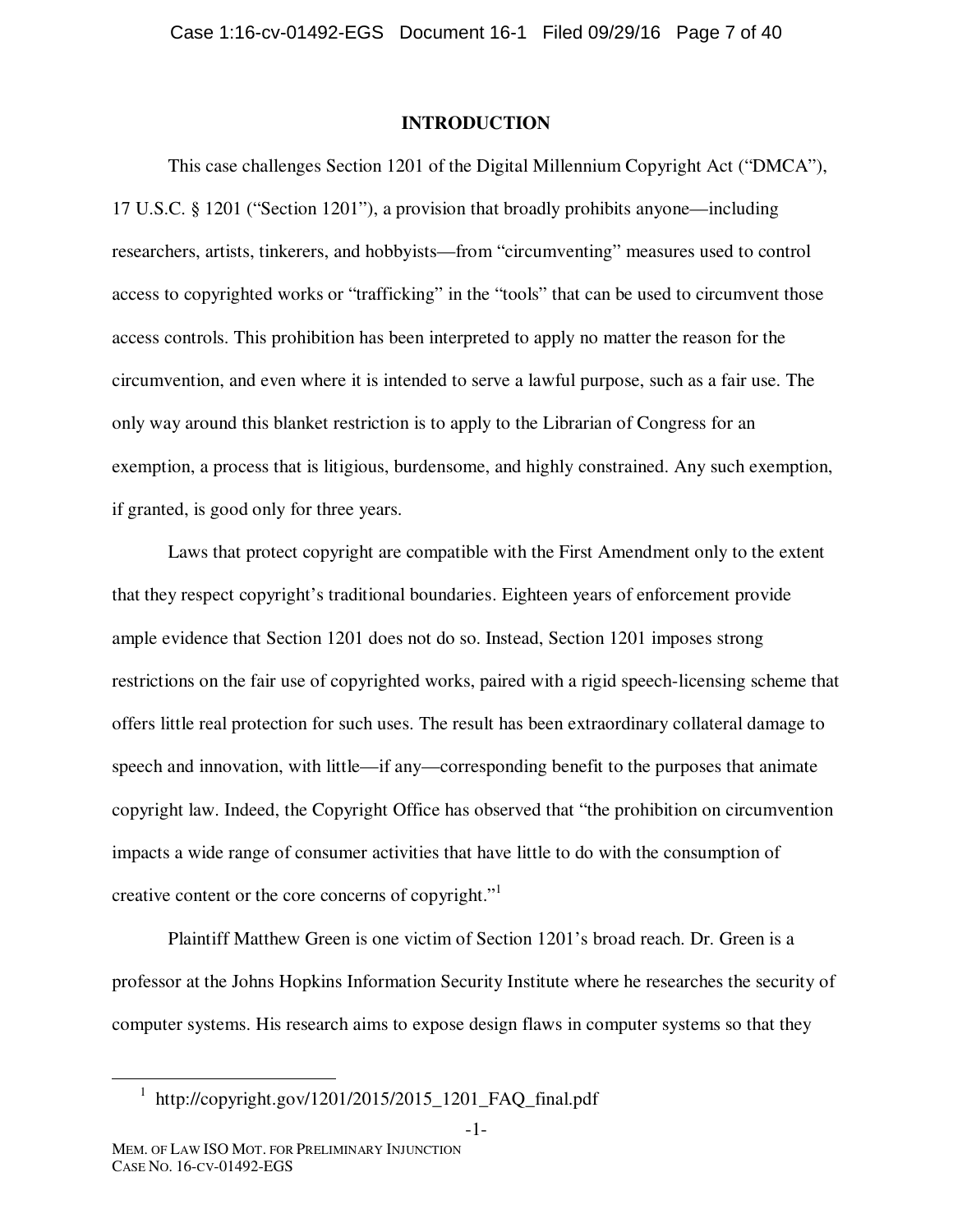#### Case 1:16-cv-01492-EGS Document 16-1 Filed 09/29/16 Page 8 of 40

can be made more secure. To do this important work, Dr. Green must access those computer systems—which sometimes requires him to circumvent certain copyright protections. Dr. Green wishes to write a book documenting his research, so that others can test and learn from his results.

These activities—research and publication—are entirely normal pursuits for any professor. Yet Dr. Green faces an impossible dilemma. Even though these academic pursuits would traditionally be understood to be fully protected by the fair use doctrine and the First Amendment, Section 1201 threatens Dr. Green with criminal and civil penalties for engaging in circumvention research and related publication activities.

Dr. Green's situation perfectly illustrates how Section 1201 has subverted the traditional contours of copyright, and why it cannot survive constitutional scrutiny. Dr. Green therefore seeks a preliminary injunction barring the Government from enforcing Section 1201's anticircumvention and anti-trafficking provisions against him.

### **FACTUAL BACKGROUND**

## **A. To Perform His Important Security Research, Dr. Green Must Be Able to Circumvent Access Controls On The Works He Studies**

Matthew Green is an Assistant Professor of computer science and applied cryptography at the Johns Hopkins Information Security Institute. Declaration of Matthew Green, dated September 28, 2016 ("Green Decl.")  $\parallel$  1.<sup>2</sup> He studies the security of computer systems and teaches others how to do the same, in order to improve the safety and security of those who rely upon computers and computerized devices, and contribute to the disciplines of computer science and cryptography. *Id.* ¶¶ 2, 3.

<sup>&</sup>lt;sup>2</sup> Dr. Green's sworn declaration is admissible on a motion for preliminary injunction. *See*, *e.g., FTC v. CCC Holdings Inc.*, No. CV 08-2043 (RMC), 2009 WL 10631282, at \*1 (D.D.C. Jan. 30, 2009).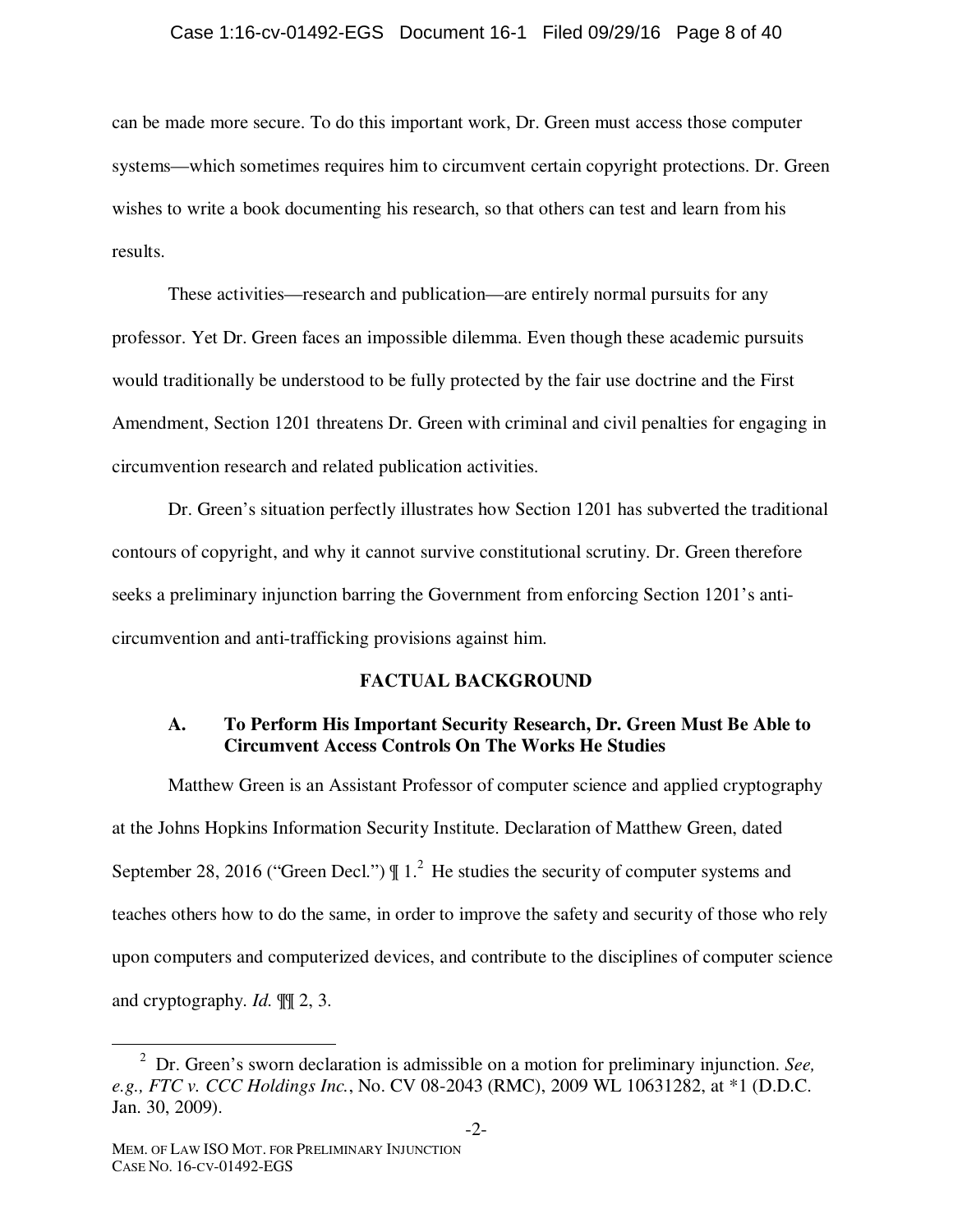#### Case 1:16-cv-01492-EGS Document 16-1 Filed 09/29/16 Page 9 of 40

Many computer systems used today have serious vulnerabilities. Wrongdoers commonly identify these vulnerabilities and then exploit them for their own malicious purposes—to defraud, to steal someone's identity, to stalk, or just to invade people's privacy. *Id.* ¶ 3. Independent security researchers like Dr. Green identify those vulnerabilities so they may be fixed. *Id.* To analyze the security of a given technology, Dr. Green or a member of his team will first purchase a copy of the system they wish to test. *Id.* ¶ 5. This might be software, or a device, or a set of devices. *Id.* Dr. Green then seeks to understand how the system works, and where it might be vulnerable. *Id.* ¶ 6.

A rigorous and effective audit of a computer system's security requires that Dr. Green analyze the software controlling the system. *Id.* ¶ 7. Often, secure computer systems prevent access to their software code through technological protection measures ("TPMs") such as encryption, username/password combinations, or physical memory restrictions preventing a user from accessing certain stored information. *Id.* ¶ 8. An adversary seeking to extract information about the software code or about the system's user, or to install their own malicious software, would seek to bypass these measures in order to maximize their ability to locate and exploit vulnerabilities. *Id.* To identify security flaws, Dr. Green must do the same; indeed, finding and reporting on the vulnerability of these access controls is a critical part of auditing the security of the system. *Id.* 

If he does not bypass access controls in a computer system, Dr. Green's research is significantly limited. *Id*. ¶ 9. While he may be able to discover some vulnerabilities, he cannot determine with confidence whether devices are secure against an adversary willing to circumvent access controls. *Id.* Often, they are not. *Id.* 

-3-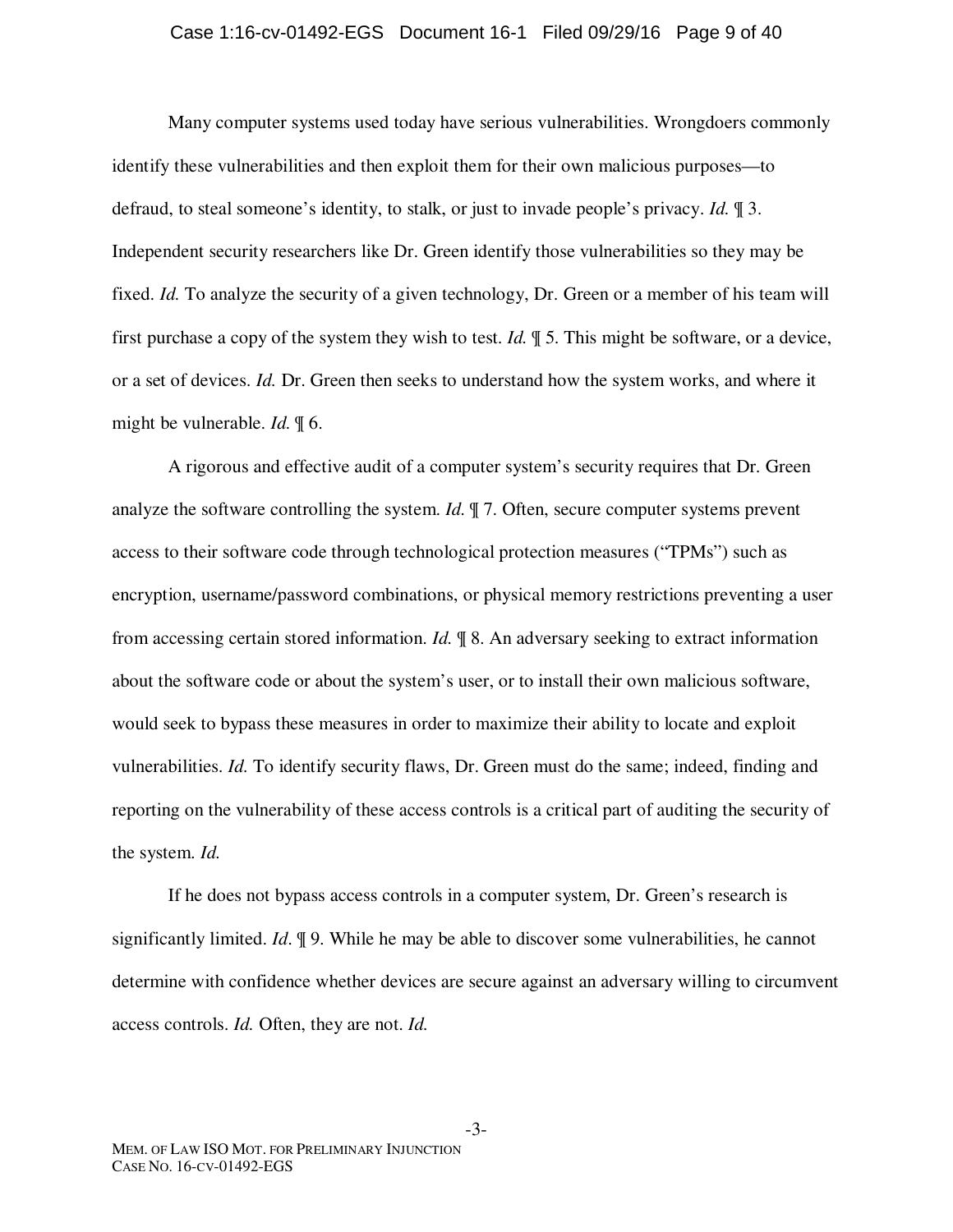## **B. For His Research To Be Effective, Dr. Green Must Be Able To Discuss How To Circumvent Access Controls and Publish His Results**

When Dr. Green locates security vulnerabilities, he discusses them with his research team and, where possible, with the company responsible for fixing them. *Id*. ¶ 12. He may also reach out to people affected by the vulnerability, particularly if malicious actors may already be exploiting it. *Id.* ¶¶ 13-17. For instance, when Dr. Green discovered a significant vulnerability in the Secure Sockets Layer (SSL)—a cryptographic protocol that is widely used to protect sensitive information online—he contacted the Federal Bureau of Investigation (FBI), so that it could avoid using those systems until they were secured. *Id.* ¶ 16.

Dr. Green also discusses his work with peers, device manufacturers, students, and the general public. *Id*. ¶¶ 10, 11. He and other security researchers communicate not only through verbal descriptions of where vulnerabilities lie and how they may be exploited, but also via computer code that communicates the ideas being discussed with greater clarity and less ambiguity than verbal communication. *Id.* ¶ 11. Sharing the code also helps others verify the accuracy of instructions embodied in code, since it is possible to run the code and see whether it works. *Id.*

To these same ends, Dr. Green is currently writing an academic book on computer system security research. He seeks to instruct readers in the methods of security research, including how to identify vulnerabilities in computer systems. *Id*. ¶ 19. He would like to include in the book examples of code capable of bypassing security measures. *Id.* ¶¶ 19-22. Dr. Green wishes to publish this information for several important reasons.

*First*, like any scientific research, Dr. Green's findings are credible only to the extent that other scientists can replicate them. *Id*. ¶ 20. So his book must show fellow computer scientists how to repeat the steps he took and circumvent the same security measures.

-4-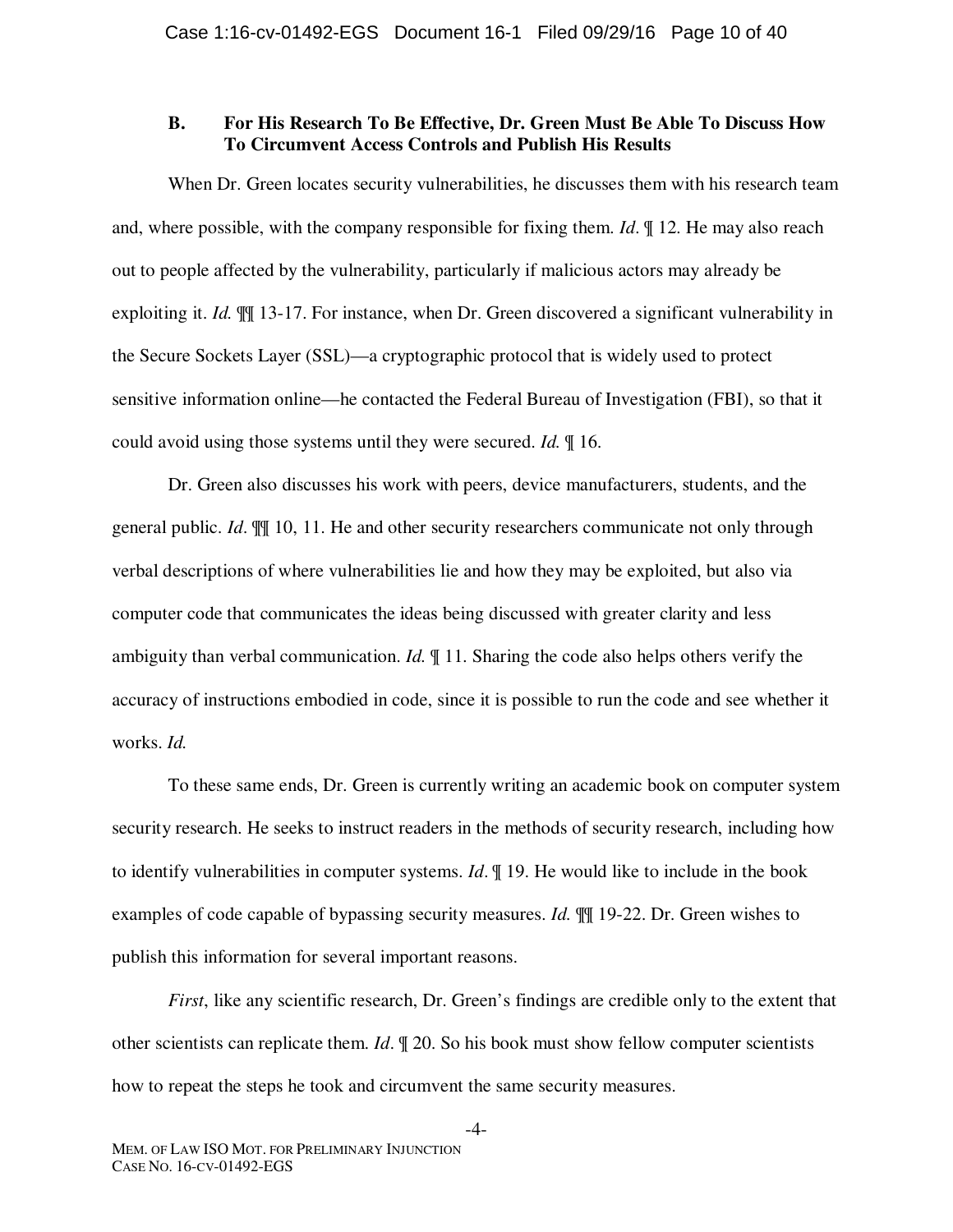#### Case 1:16-cv-01492-EGS Document 16-1 Filed 09/29/16 Page 11 of 40

*Second*, like any scholar, Dr. Green hopes that others will build upon his work. *Id*. ¶ 21. When he finds a security flaw in a TPM or in its underlying software code, he knows that others might be able to find additional security flaws that he might have missed. Other scholars are less likely to find additional flaws if they must first re-discover the same flaws that Dr. Green already found. So Dr. Green's book must show others how to circumvent the measures that he already circumvented.

*Third*, as an advocate of computer security, Dr. Green hopes that the people who design computer systems (both TPMs and their underlying software code) will use his book to learn how to design better systems that do not contain the kinds of flaws that he discovered. *Id*. ¶ 22. So Dr. Green's book must show these computer system designers how he circumvented security measures.

Dr. Green would like to offer his book for sale via typical distribution channels, such as bookstores and online retailers, and to receive royalties from its sale. *Id*. ¶ 23. He also wishes to highlight the detailed information contained in the book about bypassing security measures in order to market the book, since that will be part of what makes his book effective for teaching how to engage in cutting-edge security research. *Id.* ¶ 24. As the law now stands, Section 1201 puts Dr. Green at risk of criminal and civil penalties for doing so.

### **C. Section 1201 Curtails Dr. Green's Research And Communications**

The DMCA was enacted in 1998. Section  $1201(a)(1)$ , the anti-circumvention rule, prohibits "circumvent[ing] a technological measure that effectively controls access to a work protected [by copyright]." 17 U.S.C. §  $1201(a)(1)$ .<sup>3</sup> This prohibition threatens security research

 $\frac{1}{3}$  $3\text{ The anti-circumvention rule provides in full: "No person shall circumvent a technological"$ measure that effectively controls access to a work protected under this title." 17 U.S.C. §  $1201(a)(1)(A)$ .

MEM. OF LAW ISO MOT. FOR PRELIMINARY INJUNCTION CASE NO. 16-CV-01492-EGS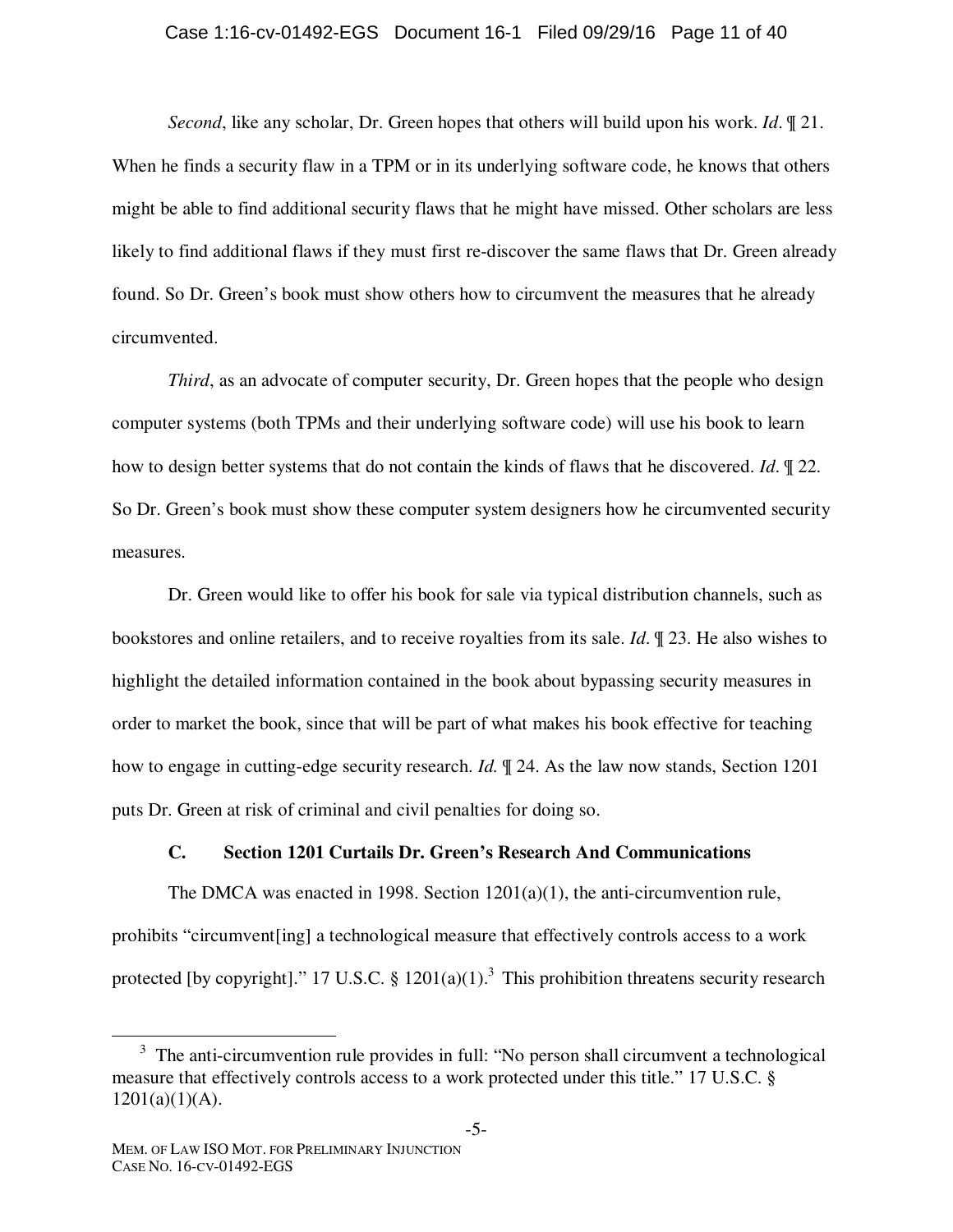#### Case 1:16-cv-01492-EGS Document 16-1 Filed 09/29/16 Page 12 of 40

that relies on bypassing security measures in order to gain access to copyrighted computer code. As discussed above, this research is essential to performing a rigorous computer security analysis. The anti-circumvention rule likewise prevents users of vulnerable devices from discovering vulnerabilities and protecting themselves from potential attacks.

Section 1201(a)(2), the ban on trafficking in circuvmention tools, prohibits "manufactur[ing], import[ing], offer[ing] to the public, provid[ing], or otherwise traffic[king] in any technology, product, service, device, component, or part thereof, that … is primarily designed or produced for the purpose of circumventing a technological measure that effectively controls access to a work protected under this title." 17 U.S.C.  $\S 1201(a)(2)(A)$ .<sup>4</sup> This provision separately threatens the legitimate security research described above, because it threatens the communication of ideas about security research embodied in verbal expressions and in computer code. For instance, scientific research articles, code for bypassing security measures, conference presentations, and books describing security research all are threatened by the ban.

Violation of either provision gives rise to a private right of action. 17 U.S.C. § 1203. Moreover, if there is a commercial purpose, a violation of either provision is criminally punishable by up to \$500,000 in fines and imprisonment up to 5 years. 17 U.S.C. § 1204(a). The possibility of criminal or civil enforcement of these provisions deters Dr. Green and many other

 $\frac{1}{4}$  $<sup>4</sup>$  The anti-trafficking rule provides in full: "No person shall manufacture, import, offer to the</sup> public, provide, or otherwise traffic in any technology, product, service, device, component, or part thereof, that –

<sup>(</sup>A) is primarily designed or produced for the purpose of circumventing a technological measure that effectively controls access to a work protected under this title;

<sup>(</sup>B) has only limited commercially significant purpose or use other than to circumvent a technological measure that effectively controls access to a work protected under this title; or

<sup>(</sup>C) is marketed by that person or another acting in concert with that person with that person's knowledge for use in circumventing a technological measure that effectively controls access to a work protected under this title." 17 U.S.C. § 1201(a)(2).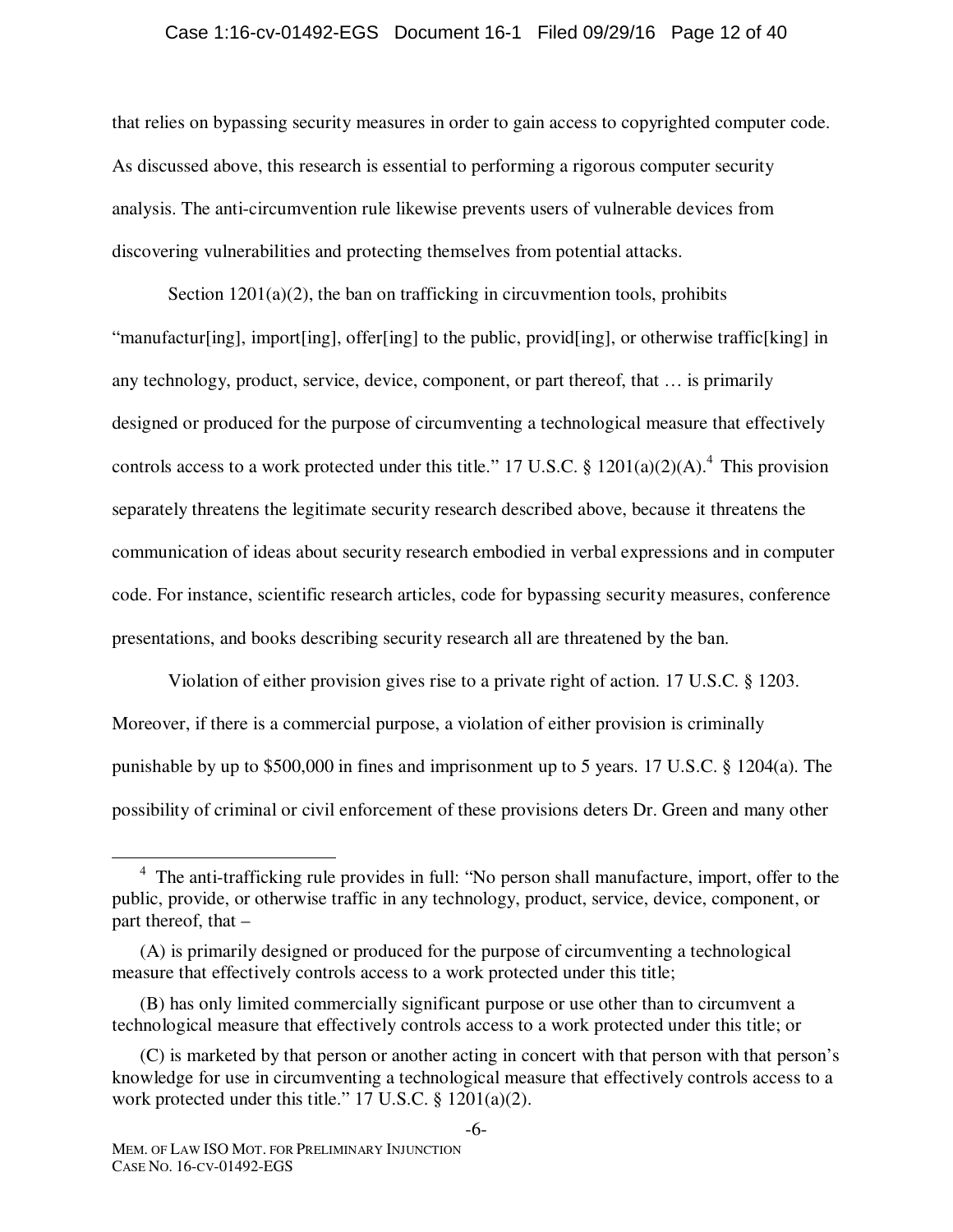#### Case 1:16-cv-01492-EGS Document 16-1 Filed 09/29/16 Page 13 of 40

security researchers from pursuing similar lines of research. Green Decl. ¶¶ 30, 33, 47. For instance, in the fall of 2015, Dr. Green chose to perform a limited analysis on one of the subjects of his research, treating it as a "black box" with certain inputs and outputs rather than looking inside to explore the code that controlled it. *Id.* ¶ 30. This approach limited his ability to understand (and fix) the system and its potential flaws. *Id.* Similarly, the possibility of criminal or civil enforcement of the anti-trafficking rule deters Dr. Green from sharing the results of his research, such as by publishing his book. *Id.* 

### **D. Section 1201's Triennial Rulemaking Process**

When Congress enacted Section 1201, it recognized that the statute's remarkable breadth could adversely impact a range of legitimate and socially benefical activity. But, rather than narrowing the law to address that problem, Congress included an unusual provision directing the Librarian of Congress to conduct a rulemaking process every three years in order to determine "whether persons who are users of a copyrighted work are, or are likely to be in the succeeding 3-year period, adversely affected by the prohibition [on circumvention] in their ability to make noninfringing uses under this title of a particular class of copyrighted works." 17 U.S.C.

 $§ 1201(a)(1)(C)$ . The statute then instructs the Librarian to

publish any class of copyrighted works for which the Librarian has determined . . . that noninfringing uses by persons who are users of a copyrighted work are, or are likely to be, adversely affected, and the prohibition contained in subparagraph (A) shall not apply to such users with respect to such class of works for the ensuing 3-year period.

*Id.* § 1201(a)(1)(D).<sup>5</sup>

<sup>&</sup>lt;sup>5</sup> This exemption process applies only to the circumvention ban. The Librarian of Congress has no authority to create any exemptions from the statutory ban on trafficking in circumvention tools.

MEM. OF LAW ISO MOT. FOR PRELIMINARY INJUNCTION CASE NO. 16-CV-01492-EGS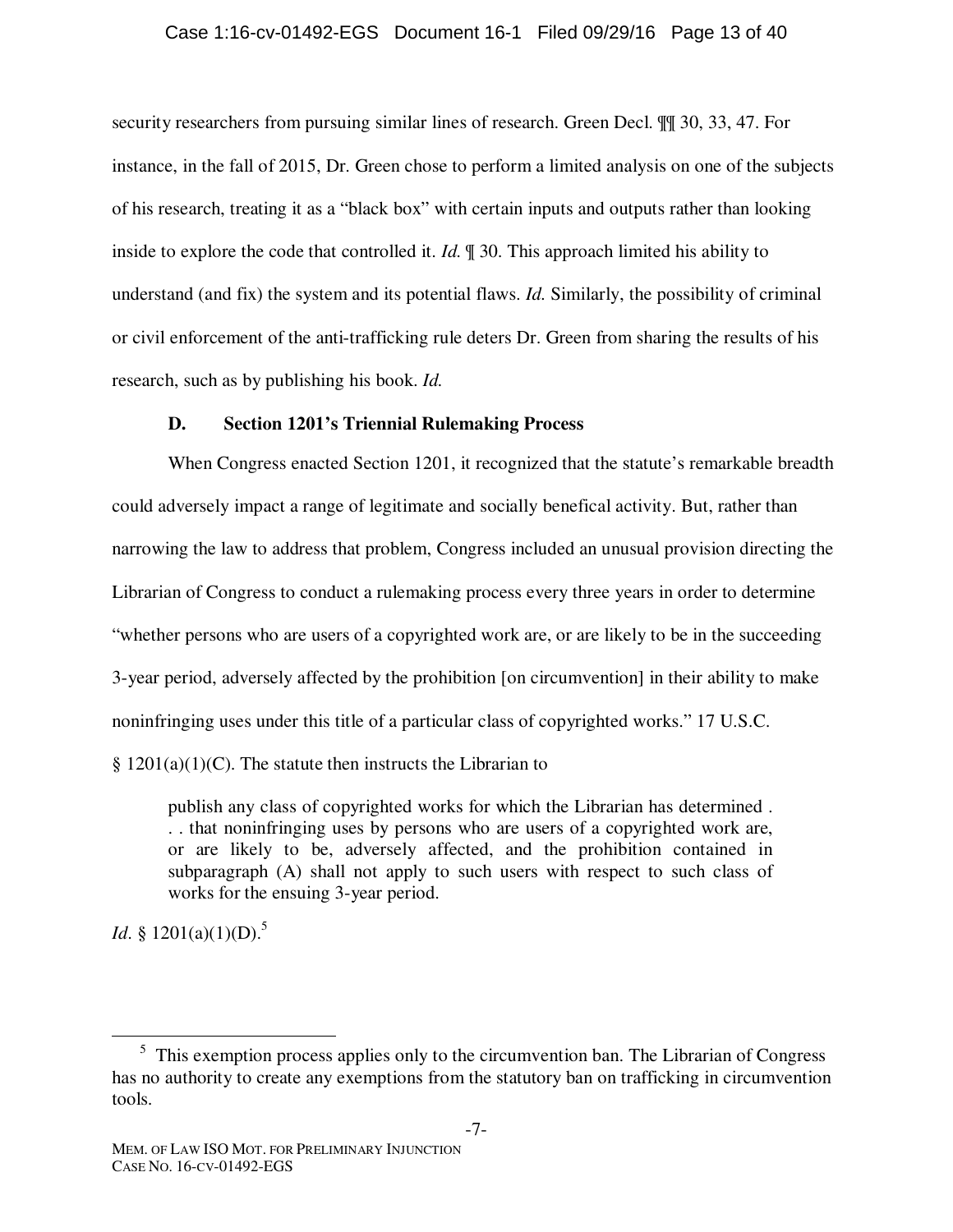Section  $1201(a)(1)(C)$  instructs the Librarian to examine the following specific factors when deciding whether to grant an exemption:

(i) the availability for use of copyrighted works;

(ii) the availability for use of works for nonprofit archival, preservation, and educational purposes;

(iii) the impact of the anti-circumvention rule on criticism, comment, news reporting, teaching, scholarship, or research; and

(iv) the effect of circumvention of technological measures on the market for or value of copyrighted works.

On top of these factors, Section 1201 allows the Librarian to consider "such other factors as the

Librarian considers appropriate." *See* 17 U.S.C. § 1201(a)(1)(C)(v). This catch-all provision

empowers the Librarian to deny exemptions based on all manner of issues that have nothing to

do with fair use or indeed with the ostensible purpose of the DMCA: to protect copyrighted

works.

In addition to the statutory considerations, the Librarian and the Copyright Office (the

"Rulemaking Defendants") have imposed a variety of additional requirements on applicants

seeking exemptions, including:

• Imposing the burden of proof on the party seeking an exemption. *See* Declaration of Brian M. Willen (dated September 29, 2016) ("Willen Decl."), Exhibit ("Ex.") 2 (U.S. Copyright Office, "Section 1201 Rulemaking: Sixth Triennial Proceeding to Determine Exemptions to the Prohibition on Circumvention, Recommendation of the Register of Copyrights" ("2015 Recommendation")), at 14-15.

• Requiring an applicant to demonstrate the rule's widespread impact on noninfringing uses. *See id.* at 16.

• Requiring evidence that people are already engaging in circumvention, though this invites criminal and civil jeopardy. *See id.*

• Requiring a showing that there is no viable alternative means of engaging in the prohibited use, even if the alternative is significantly more onerous and expensive, or results in lower quality. *See, e.g., id.* at 85-87.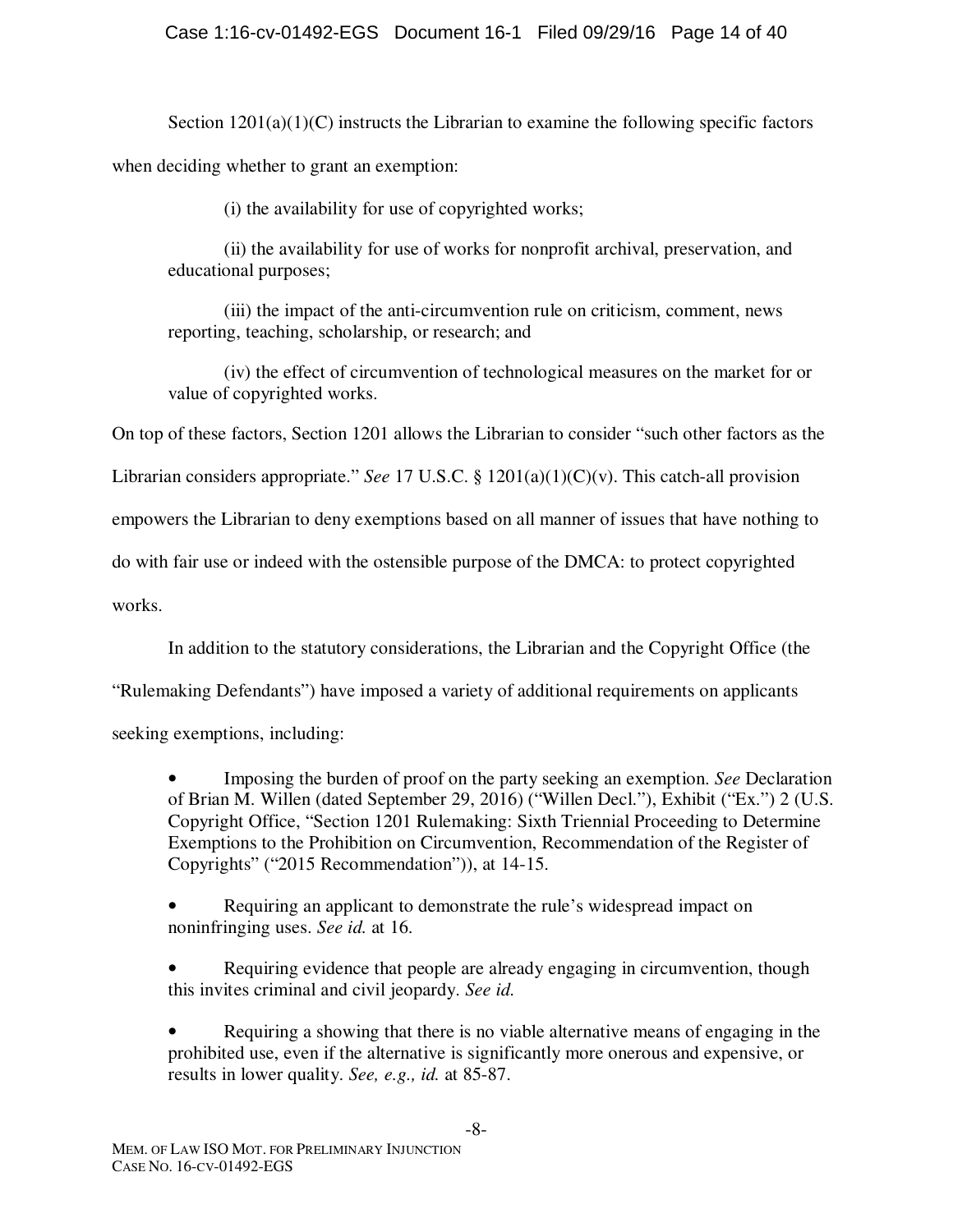• Denying exemptions based on wide-ranging policy issues that have nothing to do with copyright law and that fall outside the competence of the Rulemaking Defendants, such as automobile pollution and energy policy. *See* Willen Decl. Ex. 1 ("Exemption to Prohibition on Circumvention of Copyright Protection Systems for Access Control Technologies," 80 Fed. Reg. 65,944 (Oct. 28, 2015) ("2015 Final Rule")) at 65,954; Willen Decl. Ex. 1 (2015 Recommendation) at 241.

Exemptions lapse every three years and there is no presumption of renewal. In fact, the Rulemaking Defendants have failed to renew several previously granted exemptions, including an exemption to allow mobile phone owners to change carriers. Willen Decl. Ex. 9 ("Exemption to Prohibition on Circumvention of Copyright Protection Systems for Access Control Technologies," 77 Fed. Reg. 65,260, 65,264-66 (Oct. 26, 2012) ("2012 Final Rule")). The public therefore cannot rely on the continued existence of an exemption to protect its activities beyond the initial three-year period.

Nonetheless, every three years, thousands of members of the public approach the

Copyright Office to explain how the ban on circumvention interferes with their noninfringing speech, and to seek (or support) exemptions from the ban. In the most recent rulemaking, the requested exemptions included:

• Documentary and narrative films. *See* Willen Decl. Ex. 2 (2015 Recommendation) at 81-82, 87.

• Short videos that "remix" content from other videos into a new work. *Id.* at 70, 71, 86, 91.

- Multimedia ebooks discussing movies. *Id.* at 86, 91.
- Educational uses to teach media criticism and analysis. *Id*. at 87, 88, 92.
- Security research. *Id*. at 188-89.
- Conversion of media to accessible formats for the visually impaired. *Id*. at 135.

• Restoration of lawfully acquired video games where such games are no longer supported by the maker. *Id*. at 344-47.

• Analysis of medical data on medical devices. *Id*. at 397, 401.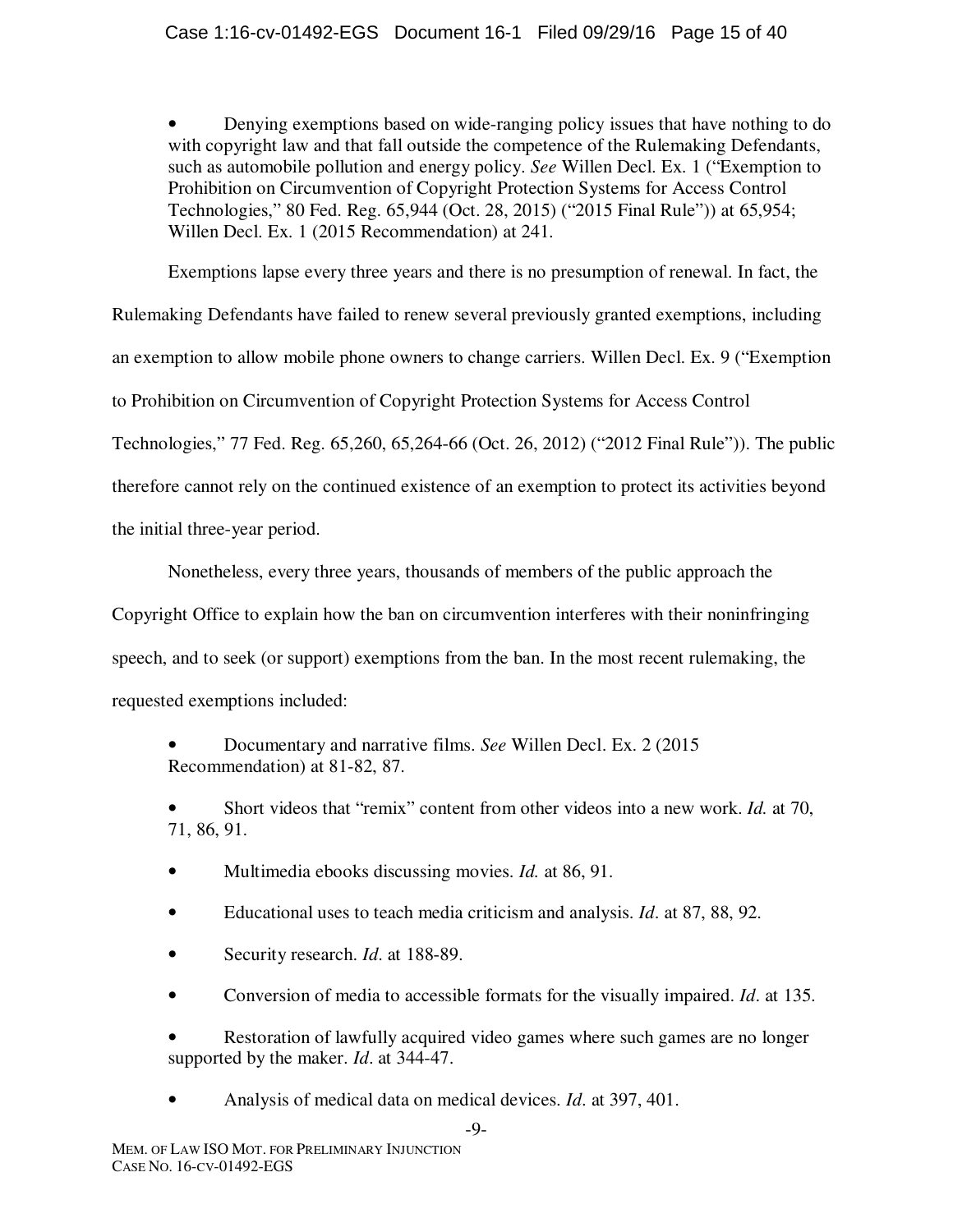### Case 1:16-cv-01492-EGS Document 16-1 Filed 09/29/16 Page 16 of 40

• Educational uses by museums, libraries, and nonprofits. *Id*. at 92.

• "Format shifting" (converting lawfully-acquired media from one format to another). *Id*. at 124.

• "Space shifting" (moving lawfully-acquired media from one device to another). *Id*.

In each case, the applicants elaborated on the scope and nature of the noninfringing speech that was burdened by Section 1201. To take just a few examples: The Joint Filmmakers pointed to "narrative" films that rely upon fair use of clips from copyrighted works encumbered by access controls, and offered numerous accounts of filmmakers who censored themselves;<sup>6</sup> the American Foundation for the Blind showed that over 60 million Americans are impaired by technological protection measures in their ability to read e-books;<sup>7</sup> and authors of multimedia ebooks described how the anti-circumvention rule prevents them from including fair use quotations of videos in their own works.<sup>8</sup>

# **E. Dr. Green's Unsuccessful Efforts to Secure An Exemption From The Circumvention Ban**

Dr. Green participated in the 2015 Rulemaking process, hoping to obtain an exemption to cover his security research. As required, he explained that the research is otherwise lawful and noninfringing. The Rulemaking Defendants recognized both that the ban on circumvention has an adverse effect on computer security research like Dr. Green's, and that this adverse effect was

 <sup>6</sup> Willen Decl. Ex. 3 (Comment of the Joint Filmmakers in 2015 Rulemaking) at 7; Willen Decl. Ex. 4 (Reply Comment of Joint Filmmakers in 2015 Rulemaking) at 5-6.

<sup>&</sup>lt;sup>7</sup> Willen Decl. Ex. 6 (Reply Comment of American Foundation for the Blind in 2015 Rulemaking) at 3-4.

<sup>-10-</sup>  <sup>8</sup> Willen Decl. Ex. 5 (Reply Comment of Authors' Alliance in 2015 Rulemaking) at 3-14.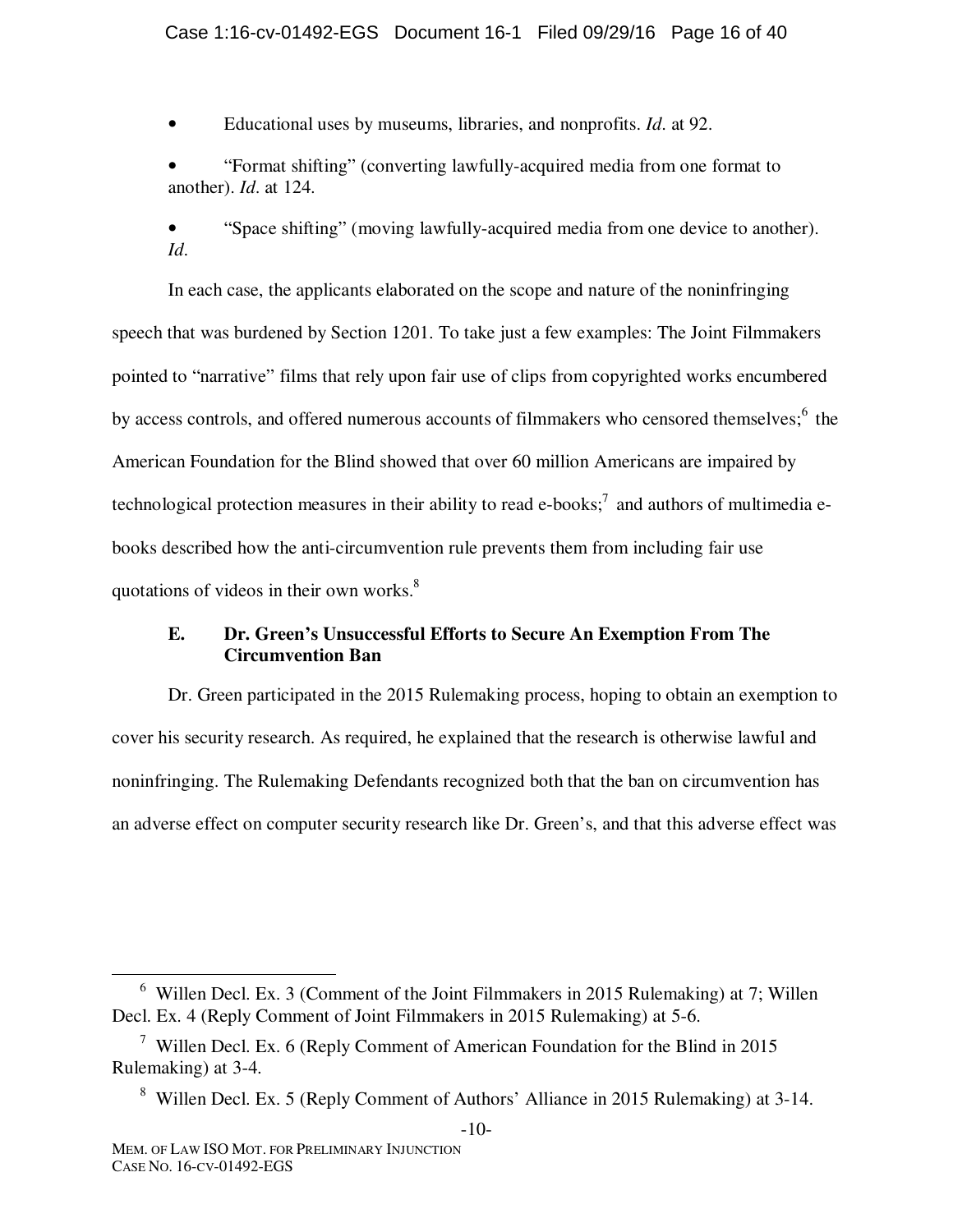#### Case 1:16-cv-01492-EGS Document 16-1 Filed 09/29/16 Page 17 of 40

not cured by any of the potentially relevant statutory exemptions. *See* Willen Decl. Ex. 1 (2015 Final Rule) at  $65,956$ ; Willen Decl. Ex. 2 (2015 Recommendation) at 3, 307-10.<sup>9</sup>

Nonetheless, the Rulemaking Defendants denied portions of the exemption, delayed its implementation, and imposed other restrictions based on considerations outside the scope of copyright law. The final exemption for security research is confined to circumvention on "a device or machine that is primarily designed for use by individual consumers (including voting machines)," motorized land vehicles (*e.g.*, cars), and medical devices that are designed for "implantation in patients or a corresponding personal monitoring system, that is not and will not be used by patients or for patient care." Willen Decl. Ex. 1 (2015 Final Rule) at 65,956. And the exemption includes further restrictions on how research may be conducted and how researchers may use or distribute the information they glean from their inquiries. *Id*. By limiting the exemption to consumer-oriented devices, the Rulemaking Defendants prevented security researchers like Dr. Green from researching non-consumer-oriented devices, and in effect forced proponents of that research to identify each non-consumer-oriented device or technology (like voting machines and medical devices) that they wished to investigate in order for it to be included in the exemption. Dr. Green's research includes industrial-grade firewall and virtual

-11-

 $\frac{1}{\sqrt{9}}$  Indeed, the statutory exemptions have been widely criticized as inadequate to protect researchers like Dr. Green. The interoperability exemption, Section 1201(f), applies only if the researcher's "sole purpose" for circumvention is to achieve computer interoperability, but researchers like Dr. Green must be able to communicate about the security flaws they find. *See* Green Decl.  $\mathbb{I}$  12-22. The encryption research exemption, Section 1201(g), is limited to circumvention that advances "knowledge in the field of encryption technology" or "the development of encryption products"; researchers like Dr. Green may focus on security flaws that have nothing to do with encryption, such as username/password combinations and readrestricted memory. Green Decl.  $\mathcal{F}$  8. And the security testing exemption, Section 1201(j), requires the researcher to circumvent "solely" for purposes of investigating and correcting security flaws, which would exclude every good faith security researcher who had any additional purpose, such as earning a financial reward from a client for locating vulnerabilities in their systems. *Id*. ¶ 33.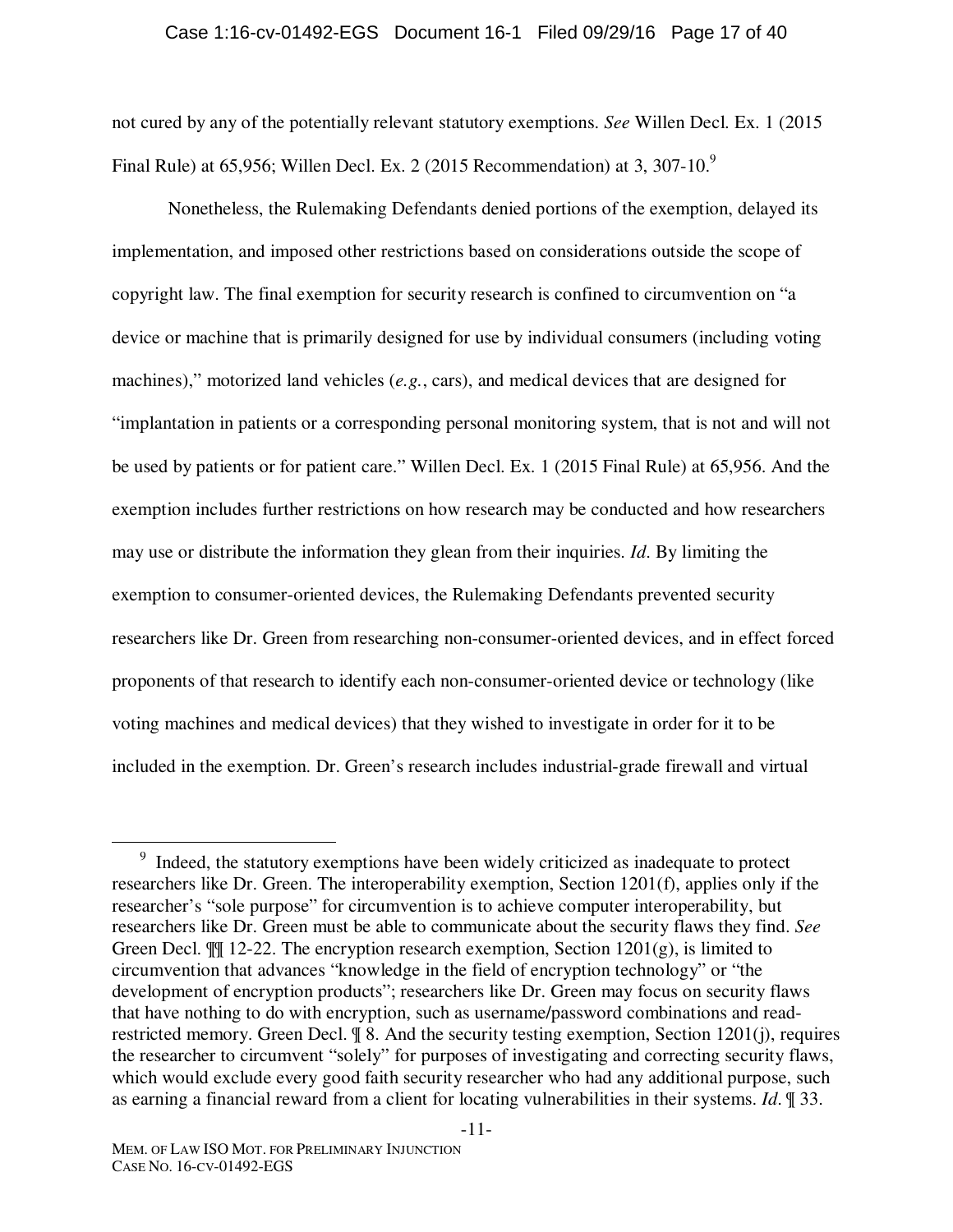#### Case 1:16-cv-01492-EGS Document 16-1 Filed 09/29/16 Page 18 of 40

private network modules, hardware encryption devices, toll collection systems, and other devices excluded from the rulemaking exemption.

Because his research and publication efforts continue to be stymied by Section 1201's broad bans on circumvention and trafficking, Dr. Green, along with Plaintiff Andrew "bunnie" Huang, filed this lawsuit to challenge the constitutionaly of those prohibitions and obtain refief from the burdens they impose. Complaint, ECF No. 1 ("Compl.). $^{10}$ 

#### **ARGUMENT**

Dr. Green seeks a preliminary injunction preventing the Government from enforcing Section 1201's anti-circumvention and anti-trafficking provisions against him during the pendency of this litigation. To obtain a preliminary injunction, Dr. Green must show "[1] that he is likely to succeed on the merits, [2] that he is likely to suffer irreparable harm in the absence of preliminary relief, [3] that the balance of equities tips in his favor, and [4] that an injunction is in the public interest." *Winter v. NRDC, Inc.*, 555 U.S. 7, 20 (2008).

All four factors favor a preliminary injunction in this case. Section 1201 violates the First Amendment on its face and as applied to Dr. Green, and the statute is currently impeding his ability to conduct valuable research on computer security and publish his work for the benefit of the academic community and the public at large.

 $10$  Although he is not currently moving for a preliminary injunction, Dr. Huang is also burdened by Section 1201's prohibitions. He would like to create and sell a tool called NeTVCR that would allow people to mix all manner of images and texts on screens. For example, NeTVCR would allow users to display on a single screen both a live Presidential debate and the text of a commentator's live blog. But this would require circumvention of a TPM on the video stream, so Section 1201 forbids it, notwithstanding the fact that it is a clearly protected fair use. Compl. ¶¶ 6, 88-110.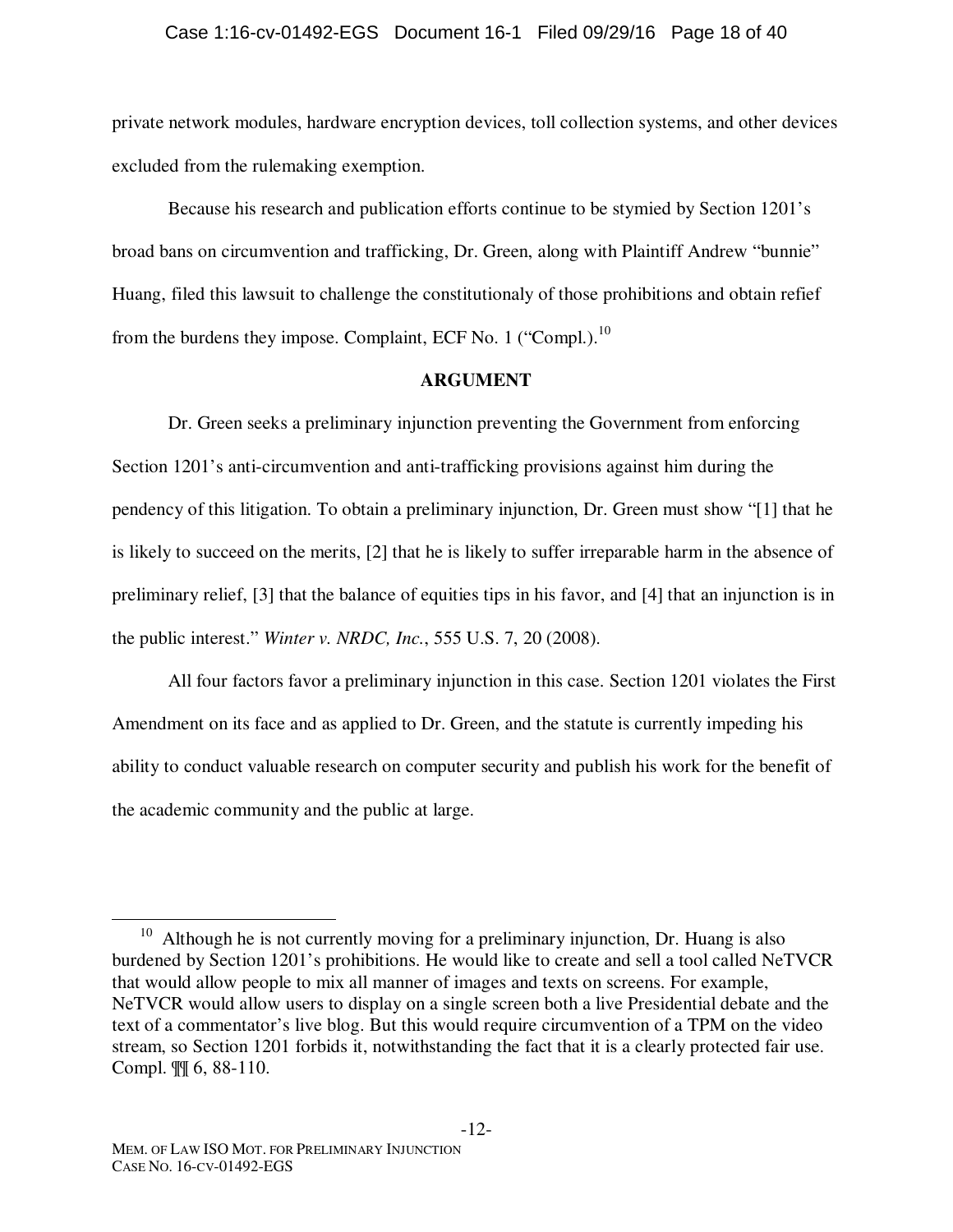## **I. DR. GREEN IS LIKELY TO SUCCEED ON THE MERITS**

Dr. Green is likely to succeed on the merits of his First Amendment claims. While Plaintiffs in this case have challenged Section 1201 on a variety of bases, this motion focuses on two fundamental constitutional flaws. *First*, the DMCA anti-circumvention rule establishes a complex speech-licensing regime that operates as a prior restraint on speech without meeting the stringent substantive and procedural requirements for such regimes. *Second*, Section 1201's anticircumvention and anti-trafficking provisions violate the First Amendment as applied to Dr. Green because they are content-based restrictions that cannot survive strict scrutiny. Nor can they survive intermediate scrutiny, as the provisions are not sufficiently tailored to the Government's purpose and burden substantially more speech that is necessary to advance that purpose.

## **A. Section 1201's Anti-Circumvention Rule Is A Prior Restraint That Lacks The Required Substantive and Procedural Safeguards**

Section 1201's ban on circumvention has two related components: (1) a broad prohibition on most forms of circumvention; and (2) a supposed "fail-safe" in the triennial rulemaking process that allows the Librarian of Congress to exempt certain classes of copyrighted from the prohibitions on circumvention for a three-year period. *See* 17 U.S.C. § 1201(a)(1)(D). These two facets of the law combine to create a speech-licensing regime that does not comport with the First Amendment's requirements.

## 1. The Anti-Circumvention Rule Burdens Activities Protected By The First Amendment

-13- The first component—the statute's blanket ban on circumvention—directly burdens First Amendment rights, including Dr. Green's. The First Amendment protects activities that are a "necessary predicate" to the subsequent exercise of "rights of speech, press, and political freedom." *Bd. of Educ. v. Pico*, 457 U.S. 853, 867 (1982) (plurality). Indeed, "[t]he right to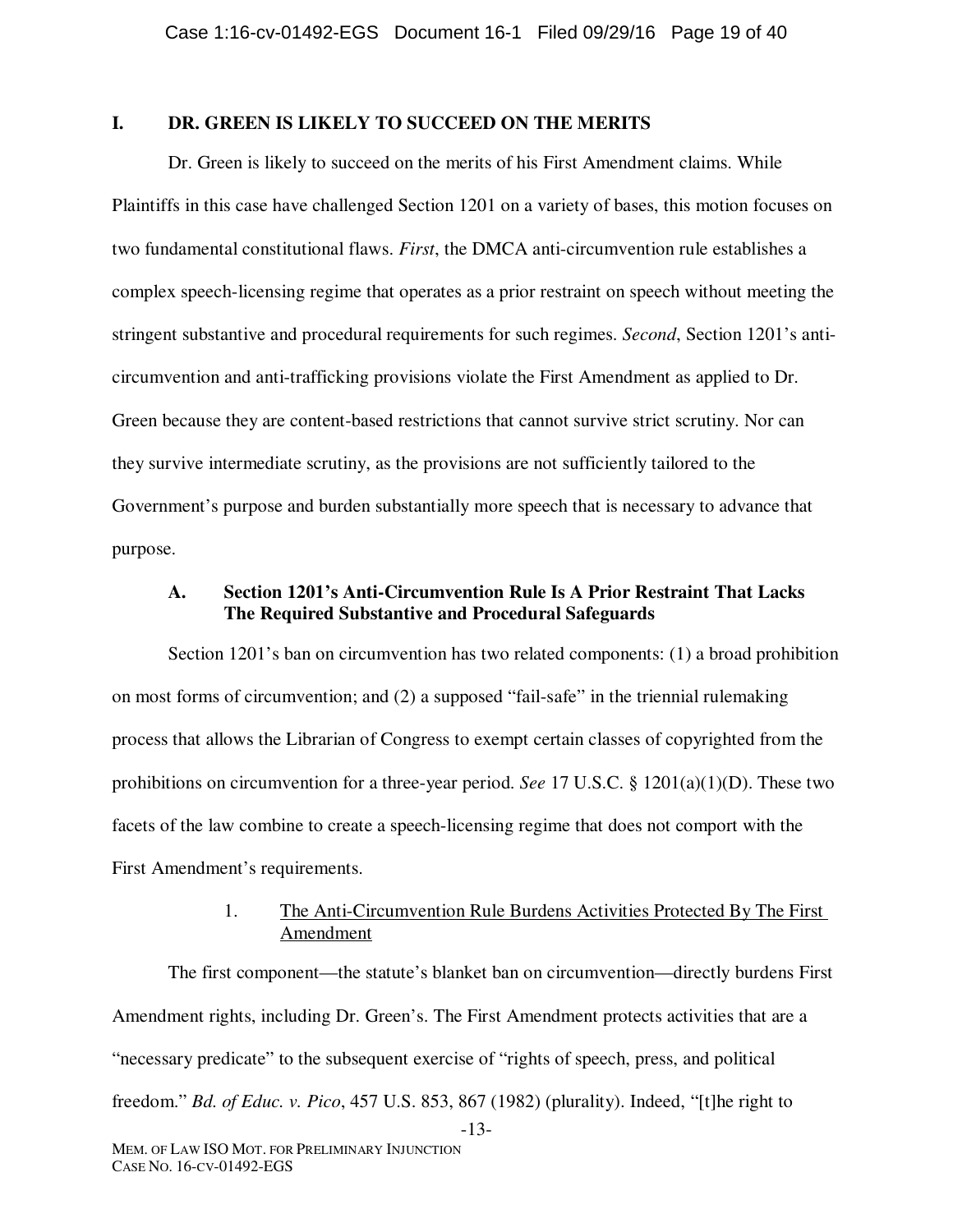#### Case 1:16-cv-01492-EGS Document 16-1 Filed 09/29/16 Page 20 of 40

publish … would be insecure, or largely ineffective" if the necessary antecedent acts of gathering information were "wholly unprotected." *ACLU v. Alvarez*, 679 F.3d 583, 595 (7th Cir. 2012) (upholding First Amendment right to record off-duty police officers); *see also Richmond Newspapers, Inc. v. Virginia*, 448 U.S. 555 (1980) (upholding First Amendment right to monitor court proceedings).

Accordingly, courts have extended First Amendment protection to myriad other conditions-precedent to speech. While barrels of ink are not by themselves speech, for example, they are protected as a necessary tool to publish a newspaper. *Minn. Star & Tribune Co. v. Minn. Commr. of Revenue*, 460 U.S. 575 (1983) (striking down an ink tax directed at large newspapers). Similarly, "a decision to contribute money to a [political election] campaign is a matter of First Amendment concern—not because money *is* speech (it is not); but because it *enables* speech." *Nixon v. Shrink Mo. Gov't PAC*, 528 U.S. 377, 400 (2000) (Breyer, J., concurring). Likewise, "the process of creating" (*e.g.*, applying ink to human skin) is as protected as "the product of these processes" (*e.g.,* a tattoo). *Anderson v. City of Hermosa Beach*, 621 F.3d 1051, 1061-62 (9th Cir. 2010) ("we have not drawn a hard line between the essays that John Peter Zenger published and the act of setting the type").

Section 1201 penalizes citizens for taking necessary antecedent steps to exercise their rights to make fair uses and engage in other noninfringing activities, such as those that rely on detecting and making use of ideas and facts contained within a work. Applied here, the anticircumvention rule prevents Dr. Green from conducting security research, information gathering that is the necessary predicate to speech about security flaws. It therefore intrudes on speech as surely as a law that prohibits reading books or recording public officials.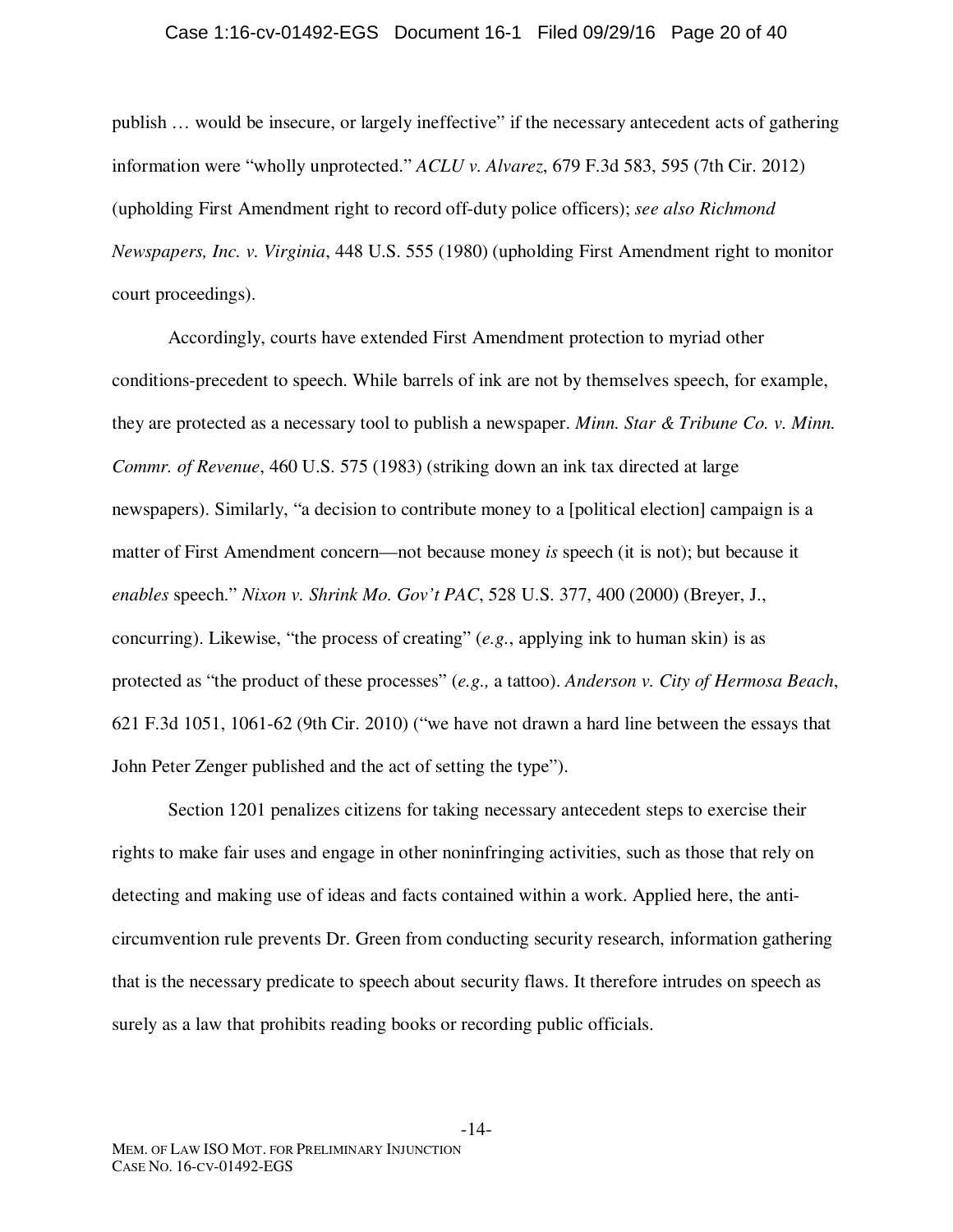#### Case 1:16-cv-01492-EGS Document 16-1 Filed 09/29/16 Page 21 of 40

Nor can the Government simply invoke copyright law to avoid having to measure Section 1201 against the First Amendment. To be sure, in *Eldred v. Ashcroft*, 537 U.S. 186, 219 (2003), the Supreme Court found that Congress has substantial authority to legislate under the Copyright Clause without running afoul of the First Amendment, but that holding was subject to a vital qualification: such legislation must adhere to the "traditional contours" of copyright. *Id.* at 221. The Court specifically identified the idea/expression dichotomy and fair use as "built-in First Amendment accomodations" that mark those contours. In *Golan v. Holder*, 132 S. Ct. 873, 890 (2012), the Court renewed its recognition that copyright law embraces the idea/expression dichotomy and fair use as "speech-protective purposes and safeguards" that, if disturbed, would subject the law at issue to ordinary First Amendment scrutiny. *Id*.

That is precisely the situation here. Section 1201, on its face, prohibits Dr. Green, and many others, from engaging in lawful fair uses such as researching security vulnerabilities in everyday devices, unless they run the gauntlet of a complex, limited, and discretionary speechlicensing rulemaking that occurs only every three years. As set forth below, that process is far from adequate to protect the "traditional contours" of copyright law. The Government therefore cannot rely on the Copyright Clause to exempt Section 1201 from the requirements of the First Amendment.

# 2. The Triennial Rulemaking Is an Unlawful Speech-Licensing Regime that Lacks The Narrow, Clear Standards and Procedural Safeguards Required By the First Amendment

Congress sought to avoid the obvious conflict between Section 1201 and fair use by authorizing the Rulemaking Defendants to issue limited exemptions from the law's broad prohibitions. It did not succeed. To the contrary, that exemption process only exacerbates the First Amendment problems with Section 1201 by turning the statute into a complex,

burdensome, and unfair speech-licensing regime.

-15-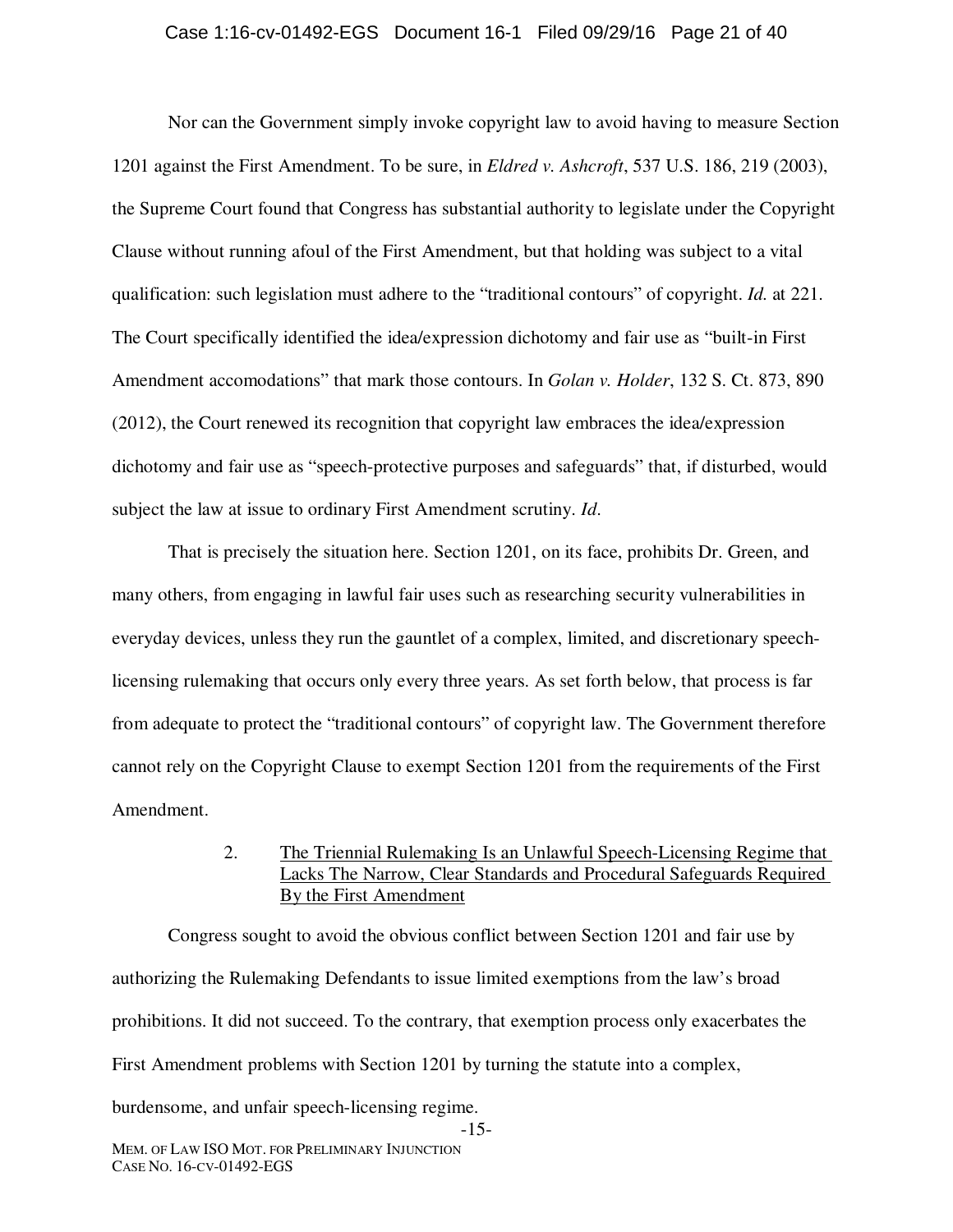#### Case 1:16-cv-01492-EGS Document 16-1 Filed 09/29/16 Page 22 of 40

a. *Speech licensing schemes must satisfy strict standards* 

Speech-licensing regimes are presumptively unconstitutional. *See Freedman v. Maryland*, 380 U.S. 51 (1965); *see, e.g* , *FW/PBS, Inc. v. Dallas*, 493 U.S. 215 (1990) (ordinance requiring a permit to operate a business selling sexually explicit books and movies); *Bernstein v. U.S. Dep't of State*, 974 F. Supp. 1288 (N.D. Cal. 1997) (regulation requiring a license to export encryption technology). As the Supreme Court has explained, a scheme making the "freedoms which the Constitution guarantees contingent upon the uncontrolled will of an official—as by requiring a permit or license which may be granted or withheld in the discretion of such official—is an unconstitutional censorship or prior restraint upon the enjoyment of those freedoms." *FW/PBS*, 493 U.S. at 226 (plurality opinion) (quoting *Shuttlesworth v. Birmingham*, 394 U.S. 147, 151 (1969)). Such schemes create an unacceptably high risk that licensors will abuse their excessive discretion, and such abuses would be very difficult to prove on a case-bycase basis. *Lakewood v. Plain Dealer Pub. Co.*, 486 U.S. 750, 758 (1988).

Accordingly, a regulation "subjecting the exercise of First Amendment freedoms to the prior restraint of a license" must include "narrow, objective, and definite standards to guide the licensing authority." *Shuttlesworth*, 394 U.S. at 150-51; *accord Lakewood*, 486 U.S. at 770-72. The Supreme Court underscored the importance of clear standards in this context in *Lakewood*, where a license could be denied under a vague standard like "public interest": "To allow these illusory 'constraints' to constitute the standards necessary to bound a licensor's discretion renders the guaranty against censorship little more than a high-sounding ideal." *Lakewood*, 486 U.S. at 769-70; *see also Bernstein*, 974 F. Supp. at 1308 (holding that "national security and foreign policy interests" are "illusory constraints" in the hands of a licensor exercising unbounded discretion).

-16-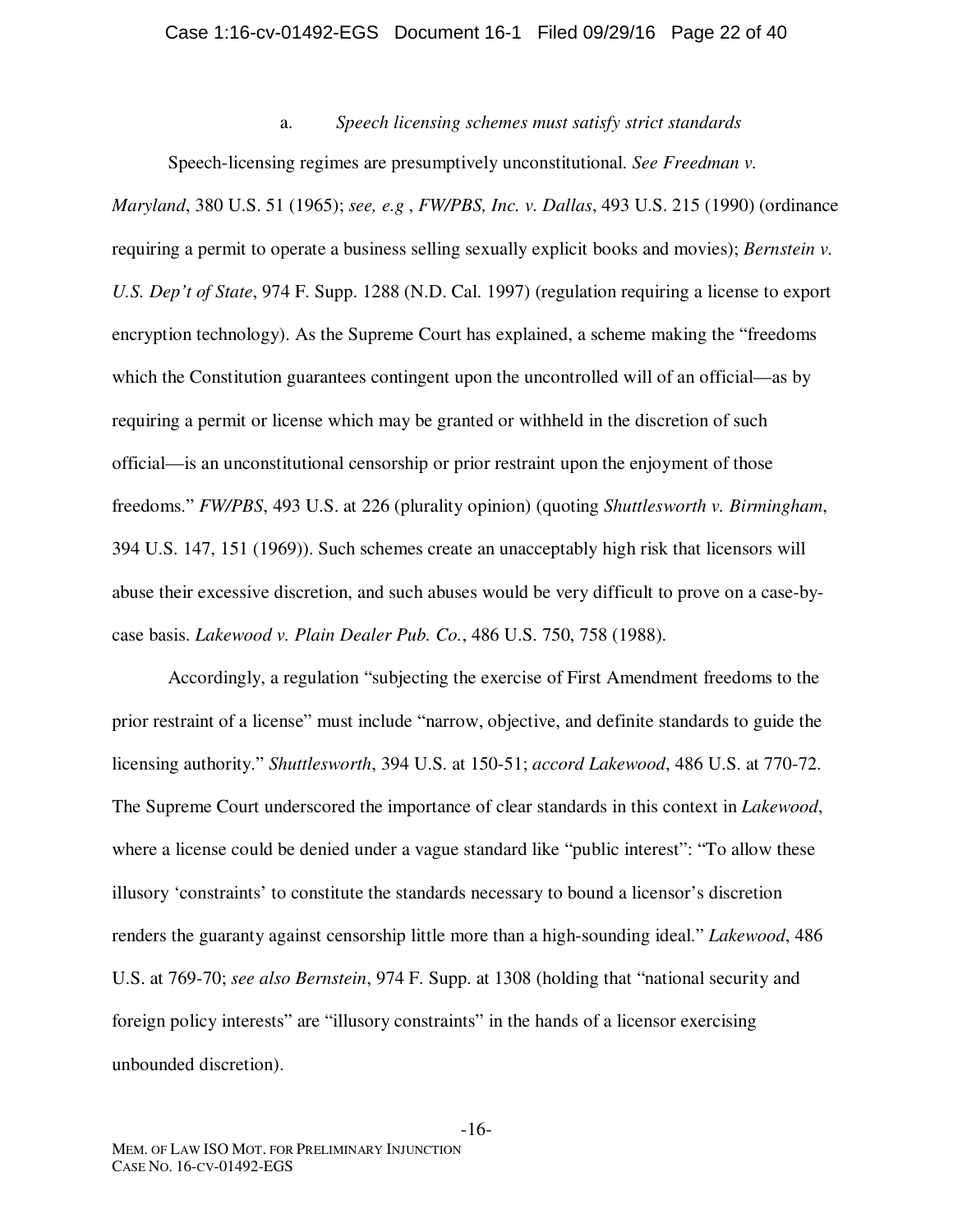#### Case 1:16-cv-01492-EGS Document 16-1 Filed 09/29/16 Page 23 of 40

In addition, any viable speech-licensing regimes must also employ procedural safeguards designed to limit the inherent dangers of a censorship system. Specifically, (1) the licensing decision must be prompt; (2) there must be prompt judicial review; and (3) when a censor denies a license, it must go to court to obtain a valid judicial order and, once there, must prove the gag is justified. *See Freedman*, 380 U.S. at 58-60 (explaining that "because only a judicial determination in an adversary proceeding ensures the necessary sensitivity to freedom of expression, only a procedure requiring a judicial determination suffices to impose a valid final restraint").

Applying these principles, courts in this judicial circuit have not hesitated to strike down licensing regimes as unlawful prior restraints. *See, e.g., Taucher v. Born*, 53 F. Supp. 2d 464, 481-82 (D.D.C. 1999) (ban on publishing impersonal commodity trading information absent prior registration with government); *Fire Fighters Ass'n v. Barry*, 742 F. Supp. 1182, 1194-96 (D.D.C. 1990) (ban on government employees giving interviews without prior written permission from government)

b. *Section 1201 is an unconstitutional speech licensing scheme*  Section 1201's exemption process is plainly a speech-licensing regime and, therefore, presumptively unconstitutional.

-17- MEM. OF LAW ISO MOT. FOR PRELIMINARY INJUNCTION As discussed, the statute begins with a blanket ban on a broad array of actitivities protected by the First Amendment, and then requires citizens to obtain the Government's permission before they are allowed to engage in those activities. This permission system is exceedingly rigid: once every three years, members of the public may ask the Copyright Office to exempt them from the anti-circumvention prohibitions of Section 1201(a)(1) but only for particular activities relating to particular classes of copyrighted works. Willen Decl. Ex. 1 (2015 Final Rule) at 65,945-46. The Rulemaking Defendants then decide, in their discretion, whether to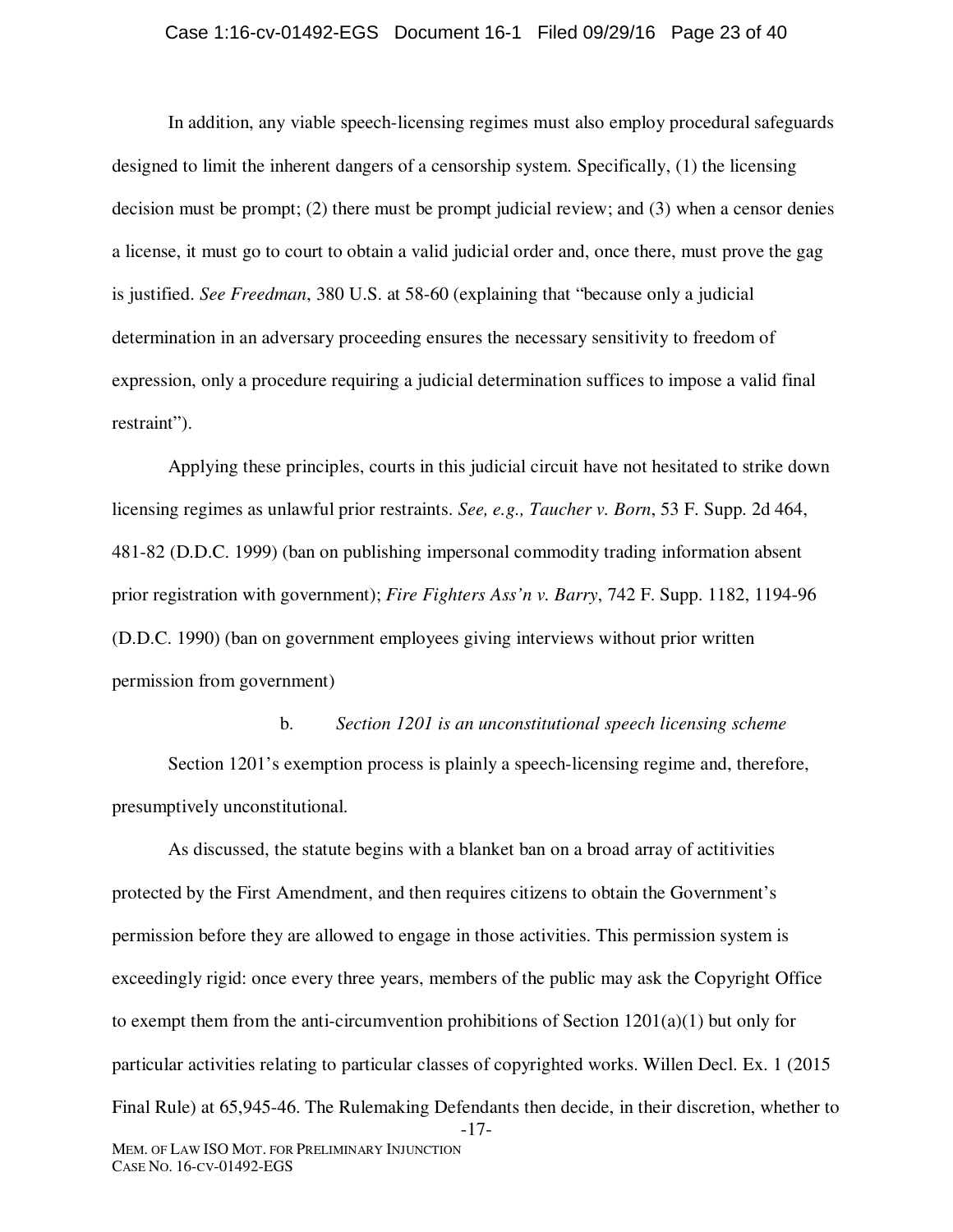#### Case 1:16-cv-01492-EGS Document 16-1 Filed 09/29/16 Page 24 of 40

grant that permission by making case-by-case judgments about the speech that will result from the circumvention—judgments that necessarily must pick and choose one fair use over another.<sup>11</sup> Because the Rulemaking Defendants commonly rewrite proposed exemptions, even if granted the permission may or may not cover the activities for which it was sought. If an exemption is granted, it is good only for a three-year period. Willen Decl. Ex. 2 (2015 Recommendation) at 4. The would-be speaker must start the process all over again in the next triennial rulemaking, with no promise (or even presumption) that the exemption will be renewed. Any activities that the Rulemaking Defendants have not expressly approved for an exemption remain banned and subject to civil and criminal penalties.

And Section 1201's licensing system has none of the safeguards that the First Amendment requires. First, the triennial rulemaking procedure lacks definite standards. The statute instructs that a class of copyrighted work is to be exempted from the ban on circumvention if "noninfringing uses by persons who are users of a copyrighted work are, or are likely to be, adversely affected." 17 U.S.C. § 1201(a)(1)(D). But it also provides that the Librarian of Congress "shall examine" several factors that speak to whether a use is infringing or is adversely affected by the ban, including "*such other factors as the Librarian considers appropriate.*" *Id.* §  $1201(a)(1)(C)(i)-(v)$  (emphasis added). This open-ended and amorphous clause empowers the Librarian to consider anything and everything when deciding whether to permit speech-enabling circumvention. *See* Willen Decl. Ex. 2 (2015 Recommendation) at 248 n.1663 ("Section 1201 allows the Librarian to deny exemptions outright, including based on the

-18-

 $11$  For example, in the most recent rulemaking, the Rulemaking Defendants opted to prefer "documentary" film to "narrative" film, remixes of film over remixes of video games, multimedia e-books and classroom courses doing "close analysis" of film clips over other fair uses, and research on consumer devices over research on infrastructure. Willen Decl. Ex. 1 (2015 Final Rule) at 65,949-50, 65,956; Willen Decl. Ex. 2 (2015 Recommendation) at 77-82, 85-86, 90.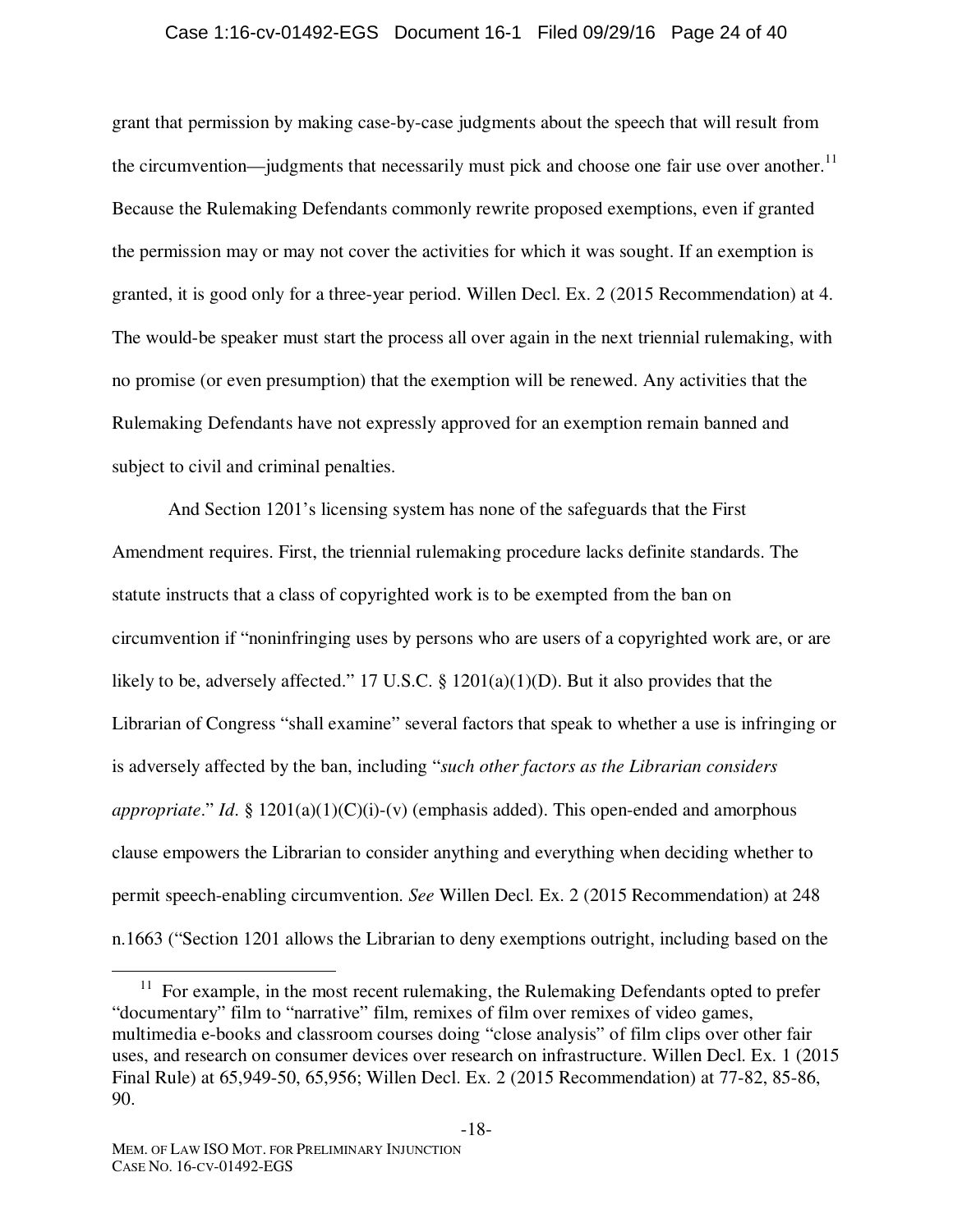#### Case 1:16-cv-01492-EGS Document 16-1 Filed 09/29/16 Page 25 of 40

assessment of 'such other factors as [he] considers appropriate' under the fifth statutory factor of section  $1201(a)(1)$ ."). Thus, even though the rulemaking process is supposed to protect fair uses from being swept up in the circumvention ban, the Rulemaking Defendants have used the statute's latitude to interpret Section 1201 as granting the Librarian broad discretion to deny and narrow exemptions based on considerations wholly unrelated to fair use or copyright, with real and substantial consequences for lawful speech.<sup>12</sup>

The triennial rulemaking regime also lacks the procedural protections demanded by *Freedman*, *see* 380 U.S. at 58-60. Under Section 1201, as discussed, necessary predicates to speech (such as Dr. Green's circumvention research) are presumptively banned. The burden falls on would-be speakers to vindicate their right to do so, and to reassume the same burden every three years. *See* Willen Decl. Ex. 2 (2015 Recommendation) at 13-15. By the same token, wouldbe speakers cannot obtain prompt licensing decisions. To the contrary, they can apply for licenses only once every three years, when the rulemaking window opens. And they can be forced to wait an indeterminate period for a decision, since there are no fixed deadlines for the Librarian to rule on an exemption request—in 2009 the process took nearly two years. Willen Decl. Ex. 8 ("Exemption to Prohibition on Circumvention of Copyright Protection Systems for Access Control Technologies," 75 Fed. Reg. 43,825, 43,826 (July 27, 2010) ("2010 Final Rule"))

 $12$  For example, in the 2015 Rulemaking, the Librarian delayed implementation of exemptions for security research and automobile repair because of their uncertain impact on, among other things, automobile pollution and energy policy. *See* Willen Decl. Ex. 1 (2015 Final Rule) at 65,954; Willen Decl. Ex. 2 (2015 Recommendation) at 241. The Rulemaking Defendants have also imposed other burdens on would-be speakers through their application of the standards. They have determined that anyone who wishes to obtain a license to speak must also establish that numerous others share the same request. *See* Willen Decl. Ex. 2 (2015 Recommendation) at 15-16. This often requires evidence the requestor cannot provide. For example, a journalist might need to circumvent in order to report on encrypted, newsworthy documents in her possession. If she could not show this is a common enough scenario, the Librarian would deny the request.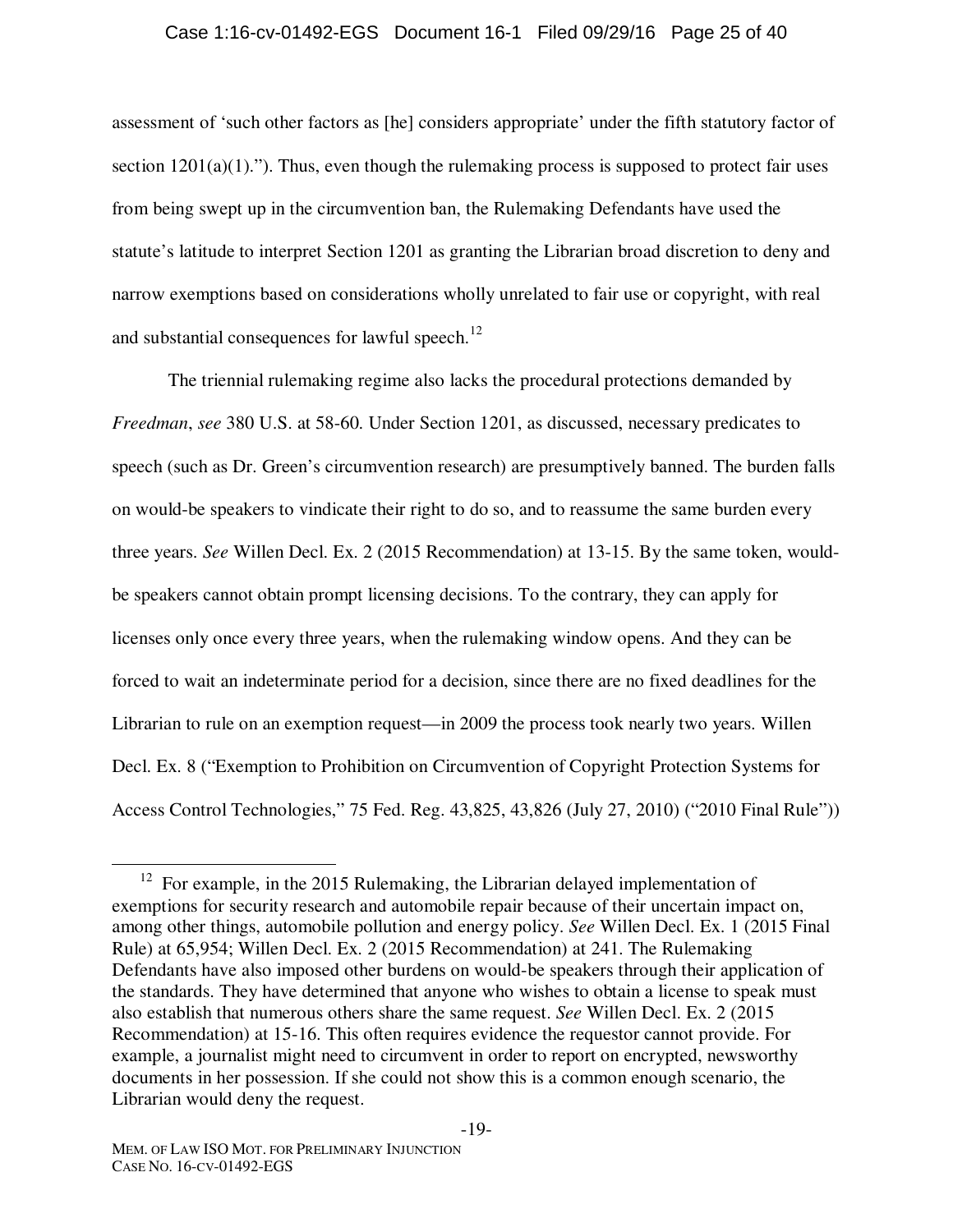#### Case 1:16-cv-01492-EGS Document 16-1 Filed 09/29/16 Page 26 of 40

(rulemaking commenced October 6, 2008; final rule published July 27, 2010). Finally, the regime does not include a mechanism for swift judicial review. Indeed, the Librarian has even denied that Administrative Procedures Act review applies to its rulemaking. Willen Decl. Ex. 7 (stipulation of dismissal in *TracFone Wireless, Inc. v. Billington et al*).13

All of this is incompatible with the First Amendment. Congress cannot broadly prohibit activities protected by the First Amendment and then require those who wish to speak to bear the cost and burden of satisfying a government agency that their expressive activities should be permitted. That is especially so when the standards for making those decisions are so broad and ill-defined and the relief that can be granted is so limited.

Because Section 1201's circumvention provision operates as an unconstitutional speechlicensing regime, Dr. Green is likely to succeed on the merits of his First Amendment claim and has satisfied the first factor for obtaining a preliminary injunction.

## **B. Section 1201 Violates The First Amendment As Applied To Dr. Green's Research And Publication Efforts**

Dr. Green is also likely to succeed in showing that Section 1201(a)'s prohibitions on circumvention and trafficking cannot constitutionally be applied to his academic research and publication activities. Those prohibitions are content-based restrictions on speech and activities incident to speech, and thus are subject to strict scrutiny, a test they cannot pass. Neither can they survive even intermediate scrutiny, because they place an impermissible burden on Dr. Green's protected expression in ways that are not narrowly tailored to advance any sufficient governmental interest.

<sup>&</sup>lt;sup>13</sup> Because of these impediments, even speech that is ultimately exempted through the rulemaking process is impermissibly burdened. *See Freedman*, 380 U.S. at 58-59.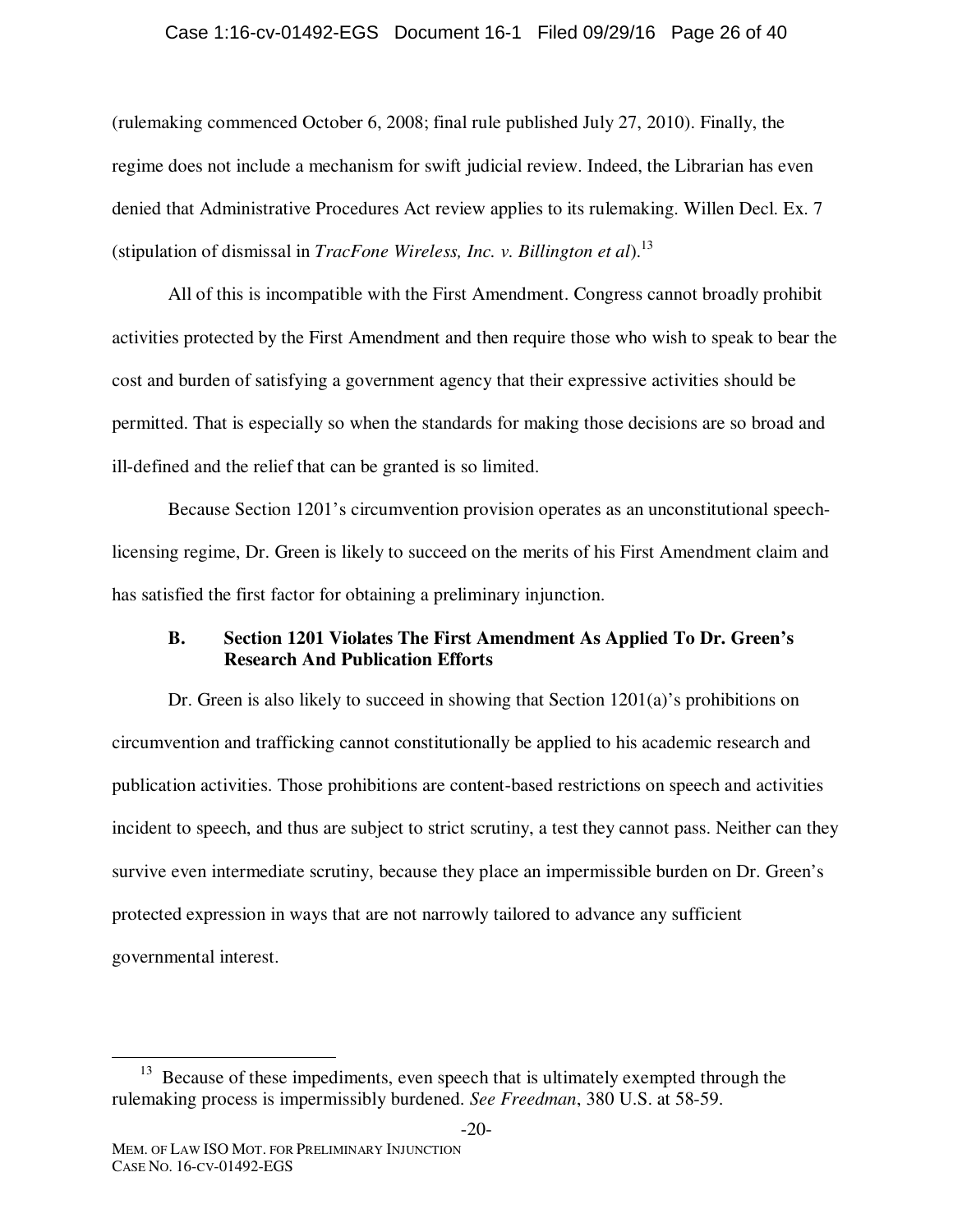### 1. Section 1201 Inhibits Dr. Green's Research and Publication

Dr. Green wants to publish a book about his independent computer security research. *See* Green Decl. ¶ 19. His book proposes to document the security flaws that his research has uncovered in various computer systems, including the TPMs that protect them, and instruct others about how to locate and fix such flaws. *Id.* ¶¶ 19-22. As part of his research, Dr. Green must circumvent TPMs, and an integral aspect of his book would be documenting his work by publishing the software code he uses to do the circumvention. *Id*.

As explained above, the First Amendment applies both to Dr. Green's proposed book about computer security flaws and to the computer security research itself, because that research is the necessary predicate to Dr. Green's speech about security flaws. *See* Section I.A.1 *supra*; *Pico*, 457 U.S. at 867 (the First Amendment protects the gathering of information that is a "necessary predicate" to speech about that information). Moreover, Dr. Green's research efforts, to the extent they involve the reproduction and reverse-engineering of copyrighted computer software, are paradigmatic examples of non-infringing fair use. *See, e.g.*, *Sega Enters. Ltd. v. Accolade, Inc.*, 977 F.2d 1510, 1520 (9th Cir. 1992) (copying incidental to reverse engineering of video game program is a protected fair use); *Sony Computer Entm't, Inc. v. Connectix Corp.*, 203 F.3d 596, 602-603 (9th Cir. 2000) (copying incidental to reverse engineering video game operating system is a protected fair use). The Rulemaking Defendants have recognized as much. *See* Willen Decl. Ex. 2 (2015 Recommendation) at 303.

Unfortunately, however, Dr. Green's research and publishing efforts potentially run afoul of the DMCA's anti-circumvention and anti-trafficking rules. With respect to the former, Section 1201 criminally punishes the intentional circumvention of TPMs that protect copyrighted works, 17 U.S.C. § 1201(a)(1)(A), with a commercial purpose, 17 U.S.C. § 1204(a). Dr. Green's

-21-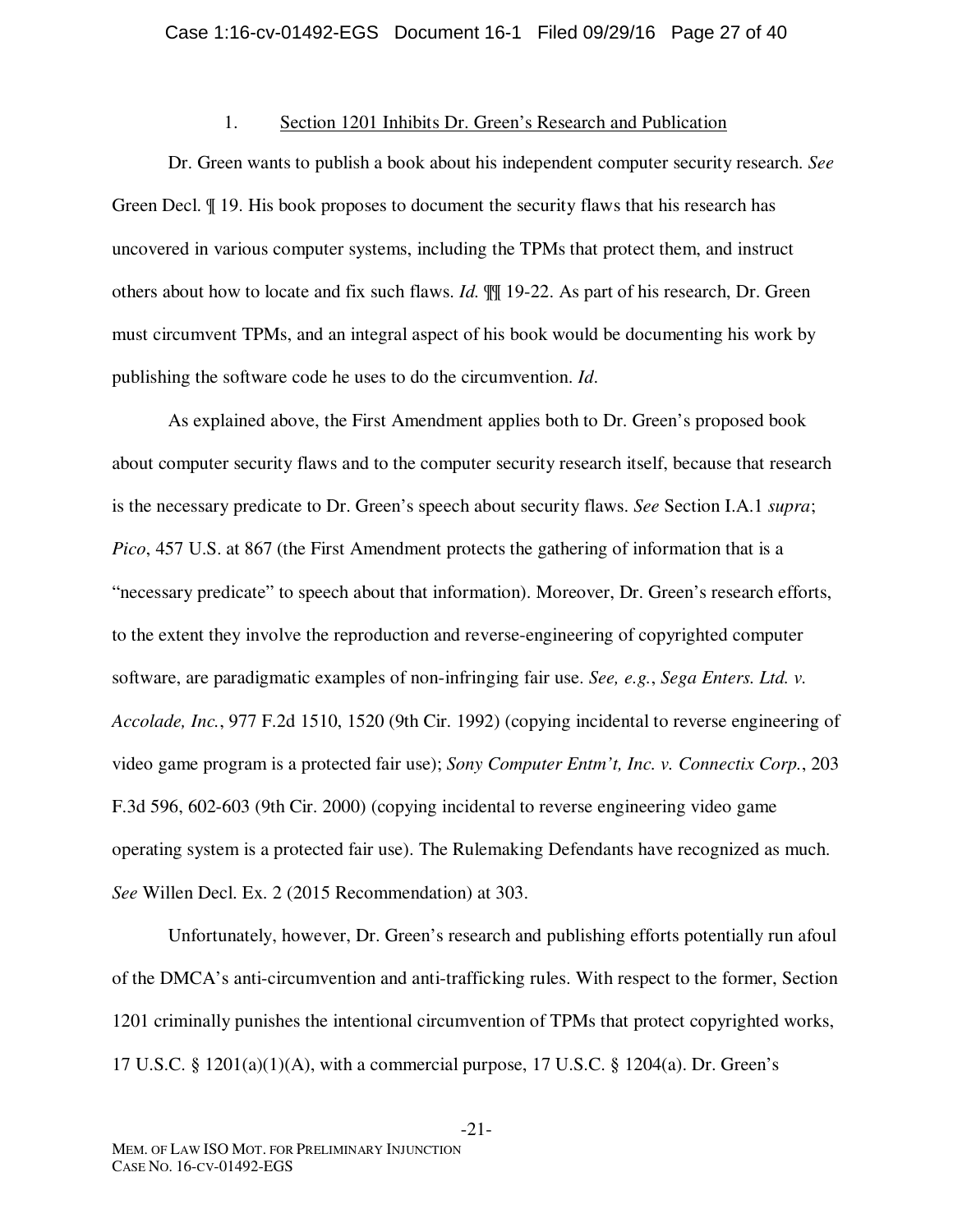## Case 1:16-cv-01492-EGS Document 16-1 Filed 09/29/16 Page 28 of 40

research is obviously intentional, and part of that intention is to publish a book that will, among other things, hopefully lead to commercial as well as academic success.

As for trafficking, Dr. Green has good reason to believe that his book would (i) "offer to the public" and "provide" (ii) a "technology" (iii) forbidden by the Section 1201. Specifically, portions of Dr. Green's book would be "primarily designed or produced for the purpose" of circumventing TPMs that control access to copyrighted works, would have no "commercially significant purpose or use" other than doing so, and would be "marketed . . . for use" in doing so. 17 U.S.C. § 1201(a)(2). Because Dr. Green seeks to earn royalties from the commercial sale of his book, Dr. Green's trafficking could be considered a crime punishable by incarceration. 17 U.S.C. § 1204(a). *Cf*. *Universal City Studios v. Corley*, 273 F.3d 429, 455 (2d Cir. 2001) (applying the anti-trafficking rule to prohibit step-by-step narrative instructions, instructions written in a computer programming language, and speech that merely identifies a source of circumvention software). $^{14}$ 

### 2. Section 1201 Is Subject to Strict Scrutiny

Both the circumvention and trafficking prohibitions are content-based: they "defin[e] regulated speech" by "particular subject matter" and by "its function and purpose." *Reed v. Town of Gilbert*, 135 S. Ct. 2218, 2227 (2015). The anti-trafficking provision bans speech on the particular subject matter (or for the purpose) of circumventing TPMs, while allowing speech on every other subject matter and purpose. Moreover, the provision's selective ambit "require[s] 'enforcement authorities' to 'examine the content of the message that is conveyed to determine

<sup>&</sup>lt;sup>14</sup> As discussed above, the statutory exemptions to the anti-trafficking and anticircumvention provisions are not adequate to protect Dr. Green's research and publication. *See* n.9 *supra*; Willen Decl. Ex. 2 (2015 Recommendation) at 307-10 (analyzing these exemptions and finding them inadequate to protect security research).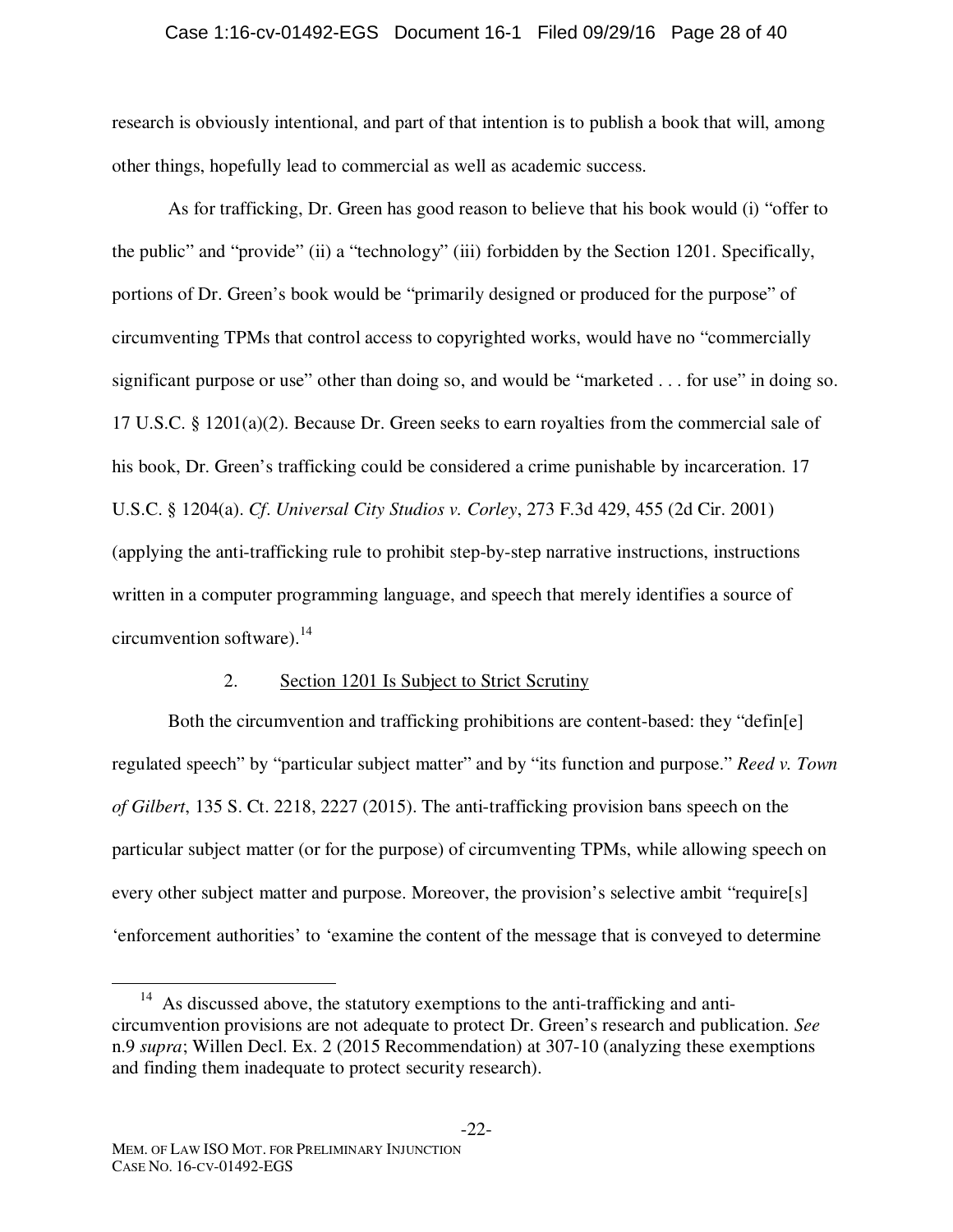#### Case 1:16-cv-01492-EGS Document 16-1 Filed 09/29/16 Page 29 of 40

whether' a violation has occurred." *McCullen v. Coakley*, 134 S. Ct. 2518, 2531 (2014) (citation omitted). That is precisely what Section 1201 authorizes: to determine whether Dr. Green's proposed book violates the anti-trafficking rule, one would have to examine its contents.

The triennial rulemaking process reinforces the relationship between the circumvention ban and the content of the material at issue. In determining which speech-related activities to exempt from the ban and which should remain prohibited, the Rulemaking Defendants have made innumerable content-based distinctions. For example, according to the Rulemaking Defendants, the statute authorizes them "to refine a class [exemption] by reference to the use or user." Willen Decl. Ex. 1 (2015 Final Rule) at 65,946. Under this authority, the Rulemaking Defendants have granted exemptions for use of video clips in "documentary" film but not "narrative" film, for ebooks offering close media critique but not others, for research on some devices but not others, and for educational uses at universities but not grade schools or adult education programs. The statute also requires the Rulemaking Defendants to "examine" the ban's impact on "the availability for use of works for nonprofit archival, preservation, and educational purposes" and on "criticism, comment, news reporting, scholarship, or research." 17 U.S.C. § 1201(a)(1)(B)-(C). Thus, it "require[s] 'enforcement authorities' to 'examine the content of the message that is conveyed to determine whether' a violation has occurred." *McCullen*, 134 S. Ct. at 2531 (citation omitted).

Content-based speech restrictions like Section 1201's rules against circumvention and trafficking are presumptively unconstitutional and subject to strict scrutiny. *Reed*, 135 S. Ct. at 2226-27, 2231. Such restrictions can survive only upon a showing that they are "the least restrictive means of achieving a compelling state interest." *McCullen*, 134 S. Ct. at 2530; *see also Reed*, 135 S. Ct. at 2226, 2231. This test applies with special force here, as Dr. Green's

-23-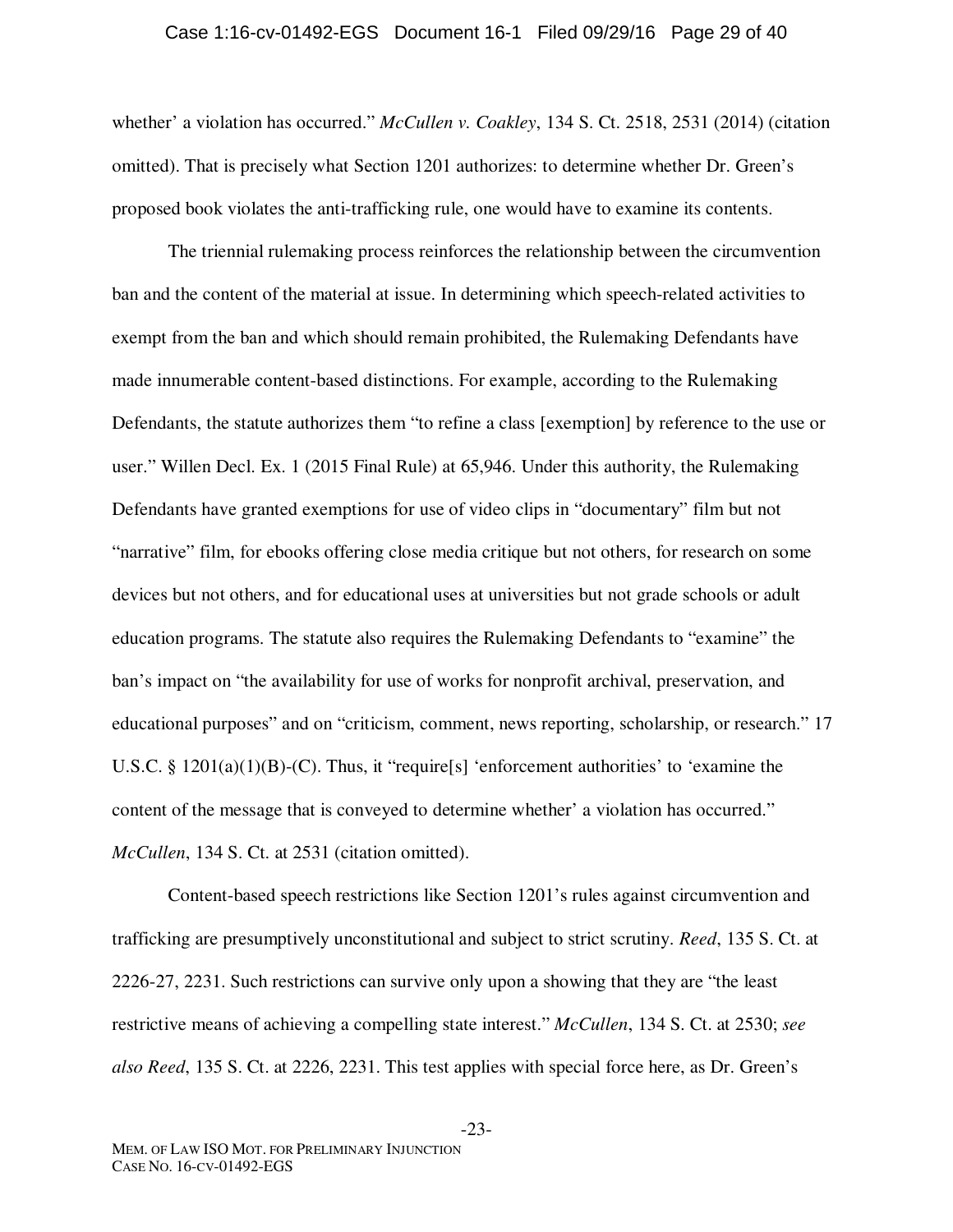### Case 1:16-cv-01492-EGS Document 16-1 Filed 09/29/16 Page 30 of 40

book would be addressed to matters of significant public concern: the security of computer systems used by large numbers of Americans. *See* Green Decl.  $\P\P$  4, 19-22.<sup>15</sup>; *accord Snyder v. Phelps*, 562 U.S. 443, 452 (2011) ("[S]peech on public issues occupies the highest rung of the hierarchy of First Amendment values.") (citation omitted). As discussed below, the Government cannot meet that stringent burden here.

# 3. Section 1201 Cannot Survive Strict Scrutiny As Applied To Dr. Green's Research and Publication Activities

If the Government has any compelling interest in enforcing the anti-trafficking and anticircumvention rules against Dr. Green, it is the interest stated in the Copyright Clause: "to promote the progress of science and the useful arts." U.S. Const. art. I, § 8, cl. 8. But barring Dr. Green from publishing his book is hardly "the least restrictive means" of accomplishing that goal. *McCullen*, 134 S. Ct. at 2530. There are a wide range of other tools, including the ordinary enforcement of copyright law, that advance the goal of protecting the copyrighted computer software that Dr. Green would be accessing, without significantly restricting protected speech by banning Dr. Green from publishing his book or undertaking his predicate academic research. Indeed, the application of Section 1201 to Dr. Green's book and research *undermines* the Government's interest in "the progress of science": it deprives research and design communities—and the public at large—of Dr. Green's insights regarding how to conduct security research and design more secure systems.

Insofar as the Government seeks to assert a compelling interest in the prevention of copyright infringement, that too is insufficient. To accommodate First Amendment values,

*15 See, e.g.,* Nicole Perlroth, *iPhone Users Urged to Update Software After Security Flaws Are Found*, N.Y. Times (8/25/16), http://www.nytimes.com/2016/08/26/ technology/apple-software-vulnerability-ios-patch.html. *See generally* Data Breach Today, http://www.databreachtoday.com/news.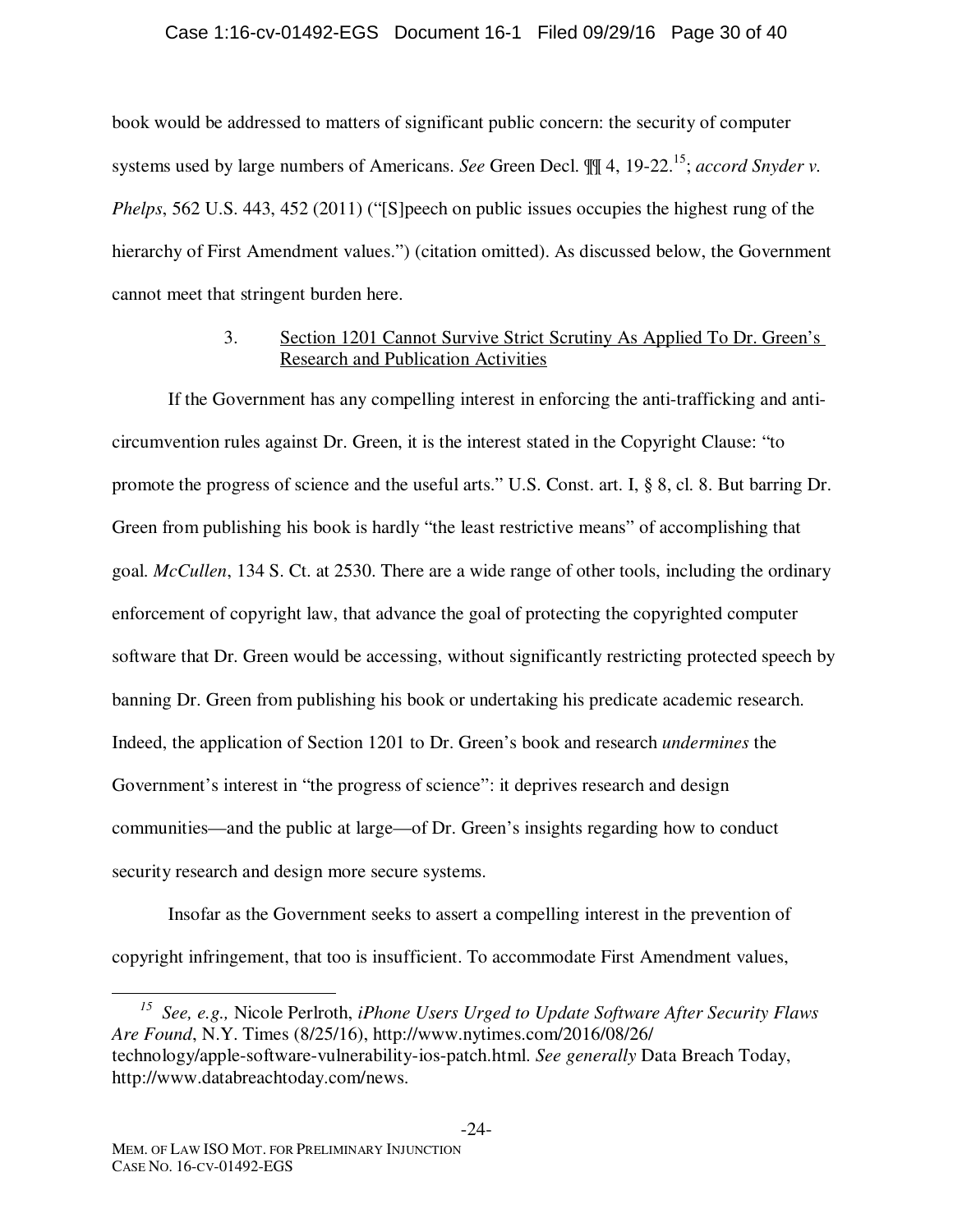#### Case 1:16-cv-01492-EGS Document 16-1 Filed 09/29/16 Page 31 of 40

copyright laws must respect the "traditional contours" of copyright—which includes fair use. *Eldred*, 537 U.S. at 219; *Golan*, 132 S. Ct. at 890. As discussed above, however, Section 1201 does not do that; its only potentially meaningful protection for fair use is a rigid triennial rulemaking process that actually exacerbates the statute's First Amendment infirmity. Moreover, Dr. Green's research is a clear example of fair use, and so applying the statute to him would not advance any interest in preventing copyright infringement. But even if there were some threat of actual infringement here, Section 1201 still could not withstand strict scrutiny because the Government cannot prove that prohibiting Dr. Green from publishing his book, or undertaking his antecedent research efforts on computer security, is the "the least restrictive means" to prevent copyight infringement. Here again, the application of ordinary copyright law would be a far less restrictive means of advancing that goal.

# 4. Even If The Anti-Trafficking And Anti-Circumvention Rules Were Not Content-Based, They Fail Intermediate Scrutiny

Even if strict scrutiny were not applicable, Section 1201's anti-trafficking and anticircumvention rules still would violate the First Amendment because they cannot survive intermediate scrutiny either.

"[W]hen 'speech' and 'nonspeech' elements are combined in the same course of conduct, a sufficiently important governmental interest in regulating the nonspeech element can justify incidental limitations on First Amendment freedoms." *United States v. O'Brien*, 391 U.S. 367, 376 (1968). However, a government regulation is only "sufficiently justified if it is within the constitutional power of the Government; if it furthers an important or substantial governmental interest; if the governmental interest is unrelated to the suppression of free expression; and if the incidental restriction on alleged First Amendment freedoms is no greater than is essential to the furtherance of that interest." *Id*. at 377; *see also, e.g.*, *Turner Broad. Sys., Inc. v. FCC*, 512 U.S.

-25-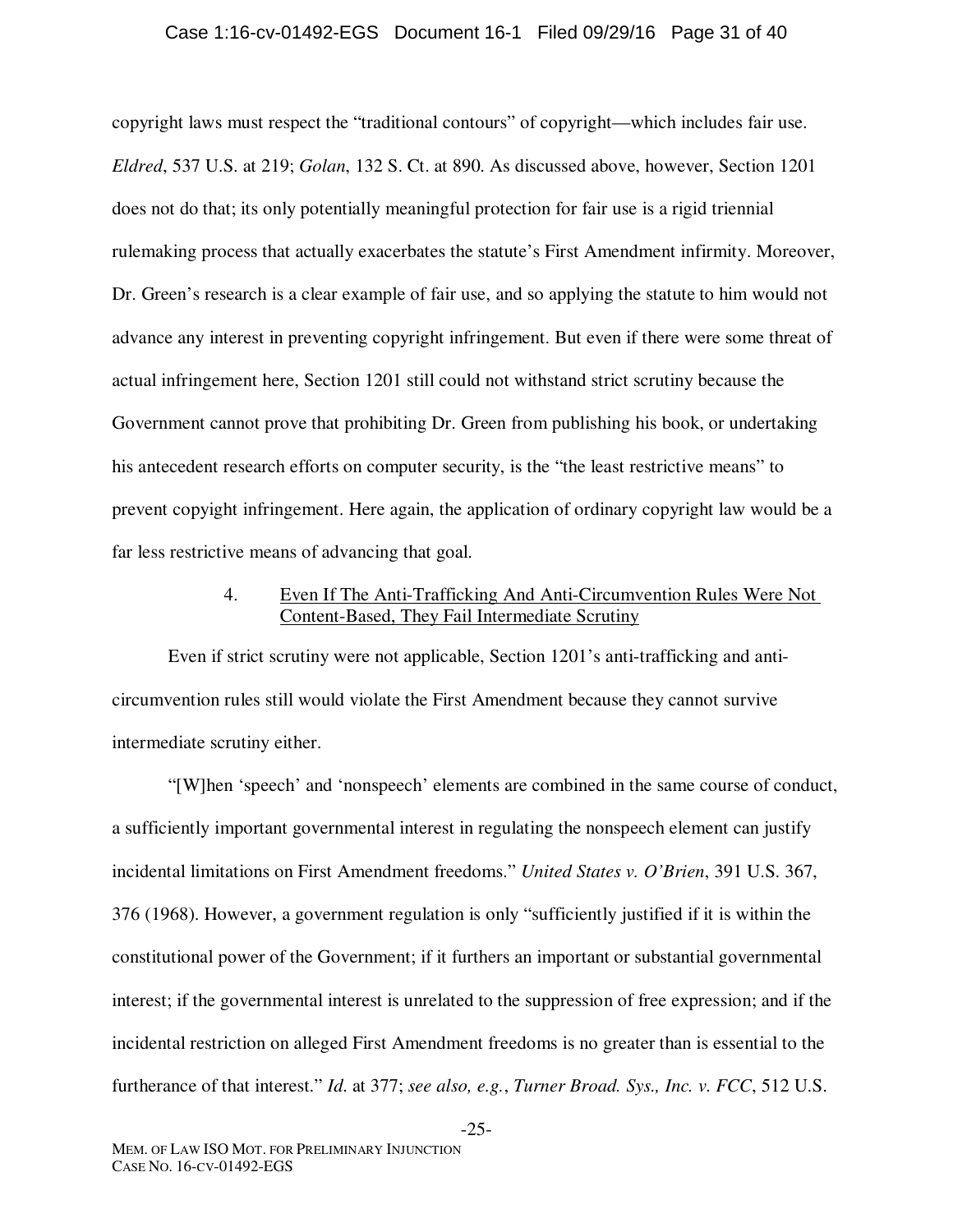#### Case 1:16-cv-01492-EGS Document 16-1 Filed 09/29/16 Page 32 of 40

622, 662 (1994). Simply put, a burden on speech must be "narrowly tailored to serve a significant governmental interest." *McCullen*, 134 S. Ct. at 2534; *Ward v. Rock Against Racism*, 491 U.S. 781, 791 (1989).

The narrow tailoring requirement ensures "a close fit between ends and means." *McCullen*, 134 S. Ct. at 2534. To pass muster, the burden on speech must be "no greater than is essential" to advance the Government's interest. *Edwards v. Dist.of Columbia*, 755 F.3d 996, 1001-02 (D.C. Cir. 2014) (quoting *O'Brien*, 391 U.S. at 377). That is, the Government's rule must "target and eliminate no more than the exact source of the 'evil' they seek to remedy." *Boardley v. U.S. Dep't of Interior*, 615 F.3d 508, 522-23 (D.C. Cir. 2010) (quoting *Frisby v. Schultz*, 487 U.S. 474, 485 (1988)). "Broad prophylactic rules in the area of free expression are suspect. Precision of regulation must be the touchstone in an area so closely touching our most precious freedoms." *Edenfield v. Fane*, 507 U.S. 761, 777 (1993) (citation omitted).

The Government bears the burden of proving narrow tailoring. *Edwards*, 755 F.3d at 1003. To do so, it must "demonstrate that the recited harms are real, not merely conjectural, and that the regulation will in fact alleviate these harms in a direct and material way." *Turner*, 512 U.S. at 664 (plurality). It cannot rest on "mere speculation or conjecture." *Edwards*, 755 F.3d at 1003. Rather, it needs "substantial evidence." *Id.* (quoting *Turner Broad. Sys., Inc. v. FCC*, 520 U.S. 180, 196 (1997)).

The Government cannot meet that burden here. Applying the anti-trafficking and anticircumvention rules to Dr. Green's research and publication activities will not promote the progress of science or the prevention of copyright infringement. Instead, it sweeps up Dr. Green's non-infringing fair use of copyrighted works and targets far "more than the exact source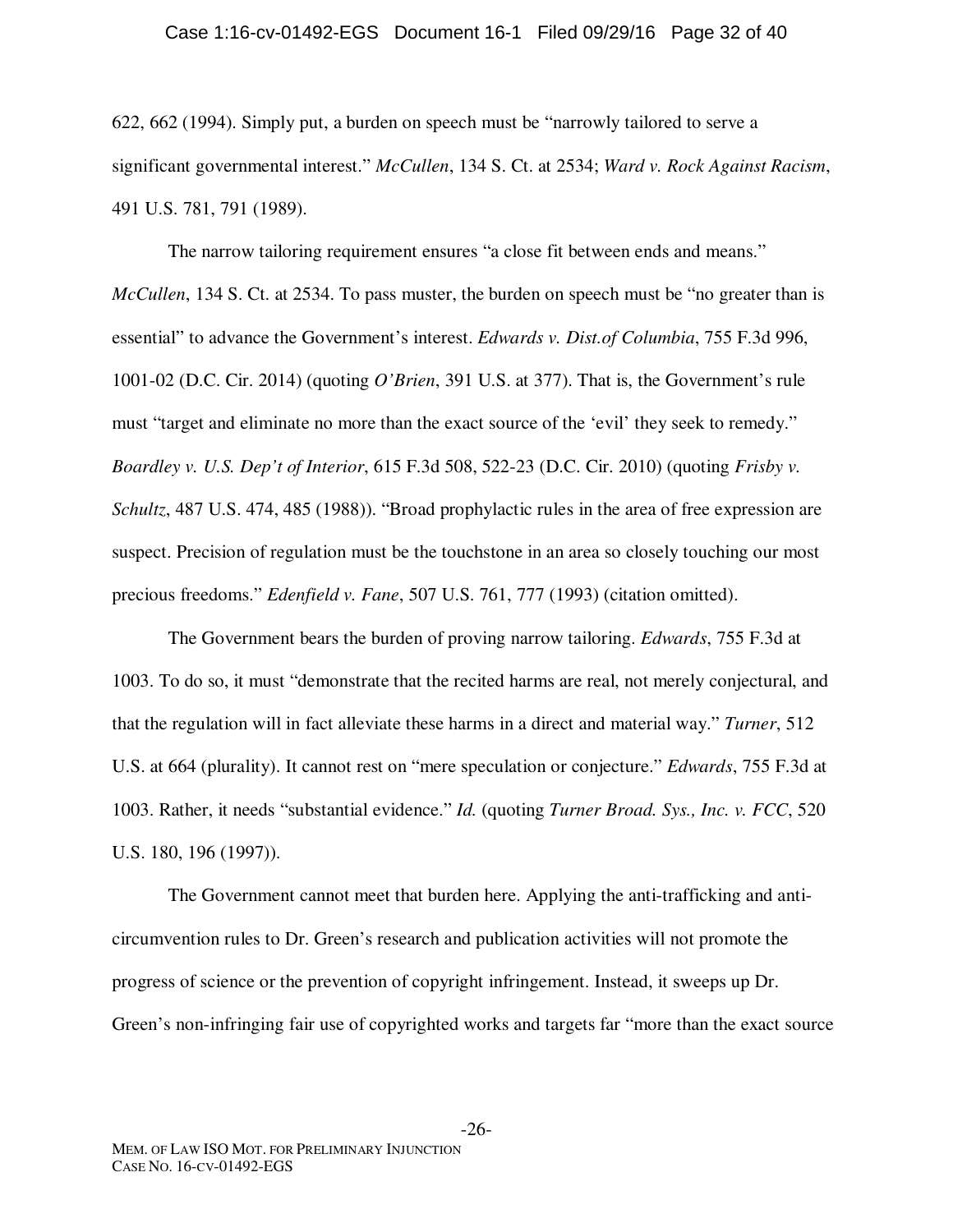#### Case 1:16-cv-01492-EGS Document 16-1 Filed 09/29/16 Page 33 of 40

of the 'evil' [that the laws] seek to remedy." *Boardley*, 615 F.3d at 522-23 (quoting *Frisby*, 487 U.S. at 485).

Dr. Green seeks to conduct independent security research in order to speak with others about security flaws and improve computer security for everyone. Without circumventing TPMs, he cannot fully identify and understand flaws in the TPMs or the computer systems behind the TPMs. Green Decl. ¶¶ 7-9.

Similarly, Dr. Green's book will explain how he circumvented TPMs. *Id.* ¶ 19. Many readers will use this information for the valuable purposes that Dr. Green intends. For example, computer scientists will use this information to determine whether they can replicate Dr. Green's findings and thus verify their scientific validity. Likewise, academic scholars will use this information to build upon Dr. Green's research by seeking out other security flaws that Dr. Green may have missed. Also, computer designers will use this information to design more secure computer systems with fewer security flaws.

Yet, despite these valuable and noninfringing purposes, many of Dr. Green's desired research and publication activities are prohibited. This application of Section is not narrowly tailored to preventing infringement. To the contrary, it burdens a significant amount of protected and non-infringing speech.<sup>16</sup>

<sup>-27-</sup>  <sup>16</sup> The Government will not be able to avoid Dr. Green's claim by relying on the Second Circuit's ruling in *Universal City Studios v. Corley*, 273 F.3d 429 (2d Cir. 2001). First, that case was decided before the Supreme Court had clearly stated that fair use is constitutionally required. 273 F.3d at 458. Since then, as discussed, the Supreme Court has clarified that fair use is one of the "traditional contours" that makes copyright law compatible with the First Amendment. *Eldred*, 537 U.S. at 219; *see also Golan*, 132 S. Ct. at 890. Underscoring how *Eldred* altered the landscape, later circuit courts decisions have split as to how Section 1201 interacts with copyright's traditional contours. *Compare Chamberlain Grp., Inc. v. Skylink Techs., Inc.*, 381 F.3d 1178 (Fed. Cir. 2004) (requiring a reasonable relationship between circumvention and copyright infringement), *with MDY Indus., LLC, v. Blizzard Entm't, Inc.*, 629 F.3d 928 (9th Cir. 2010) (holding that Section 1201 liability does not depend on a nexus to copyright infringement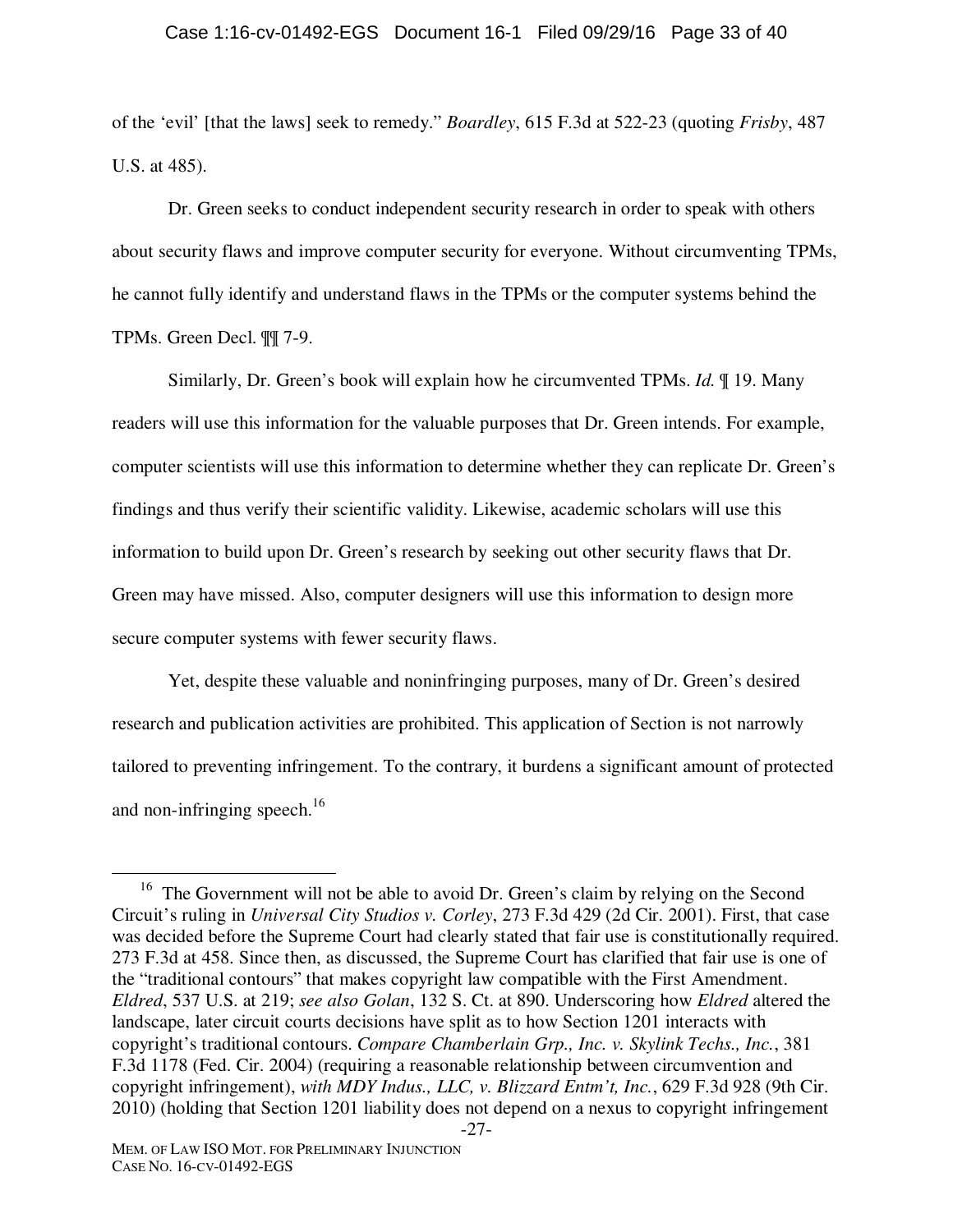# 5. The Triennial Rulemaking Process Confirms That Section 1201 Is Not Narrowly Tailored

The Government cannot save Section 1201 by pointing to the triennial rulemaking process. First, while the most recent version of the anti-circumvention rulemaking included an exemption for security research, that exemption is artificially limited to devices "primarily designed for use by individual consumers." *See* Willen Decl. Ex. 1 (2015 Final Rule) at 65,956. That does not help Dr. Green, because much of his research concerns the security of industrialgrade encryption systems used to secure, for example, ATM transactions and medical records. Green Decl. ¶ 46. Moreover, the rulemaking exemption opens the door to potential liability if a third party, outside the researcher's control, misuses a vulnerability discovered through circumvention. *See* Willen Decl. Ex. 1 (2015 Final Rule) at 65,956.

At the same time, while this exemption does not adequately protect Dr. Green, it does undermine any argument that prohibiting his research is narrowly tailored to preventing copyright infringement. The Rulemaking Defendants have decided to allow researchers to circumvent TPMs in a consumer device, notwithstanding the risk that it might lead to infringement. Yet they simultaneously continue to bar those same researchers from circumventing TPMs in other devices. If the goal is to prevent copyright infringement, that distinction is utterly irrational. "[A]n arbitrary exemption from or underinclusiveness of the scheme chosen by the government" can show "the asserted interests either are not pressing or are

<u>.</u> but nonetheless leaving the door open to a fair use defense). Second, while *Corley* (decided shortly after Section 1201's enactment) found "scanty" evidence of the law's impact on fair use, the past 15 years—and five rulemakings—have supplied ample evidence of its substantial curtailment of free expression. Third, while *Corley* relied on the possibility of alternative ways for the defendant to make the fair uses at issue, for Dr. Green, there simply are no such alternatives. *See* Green Decl. ¶¶ 12-22; pp. 2-5 *supra*. Finally, *Corley* did not address whether Section 1201 was an unlawful speech licensing regime, an issue squarely presented by this case.

-28-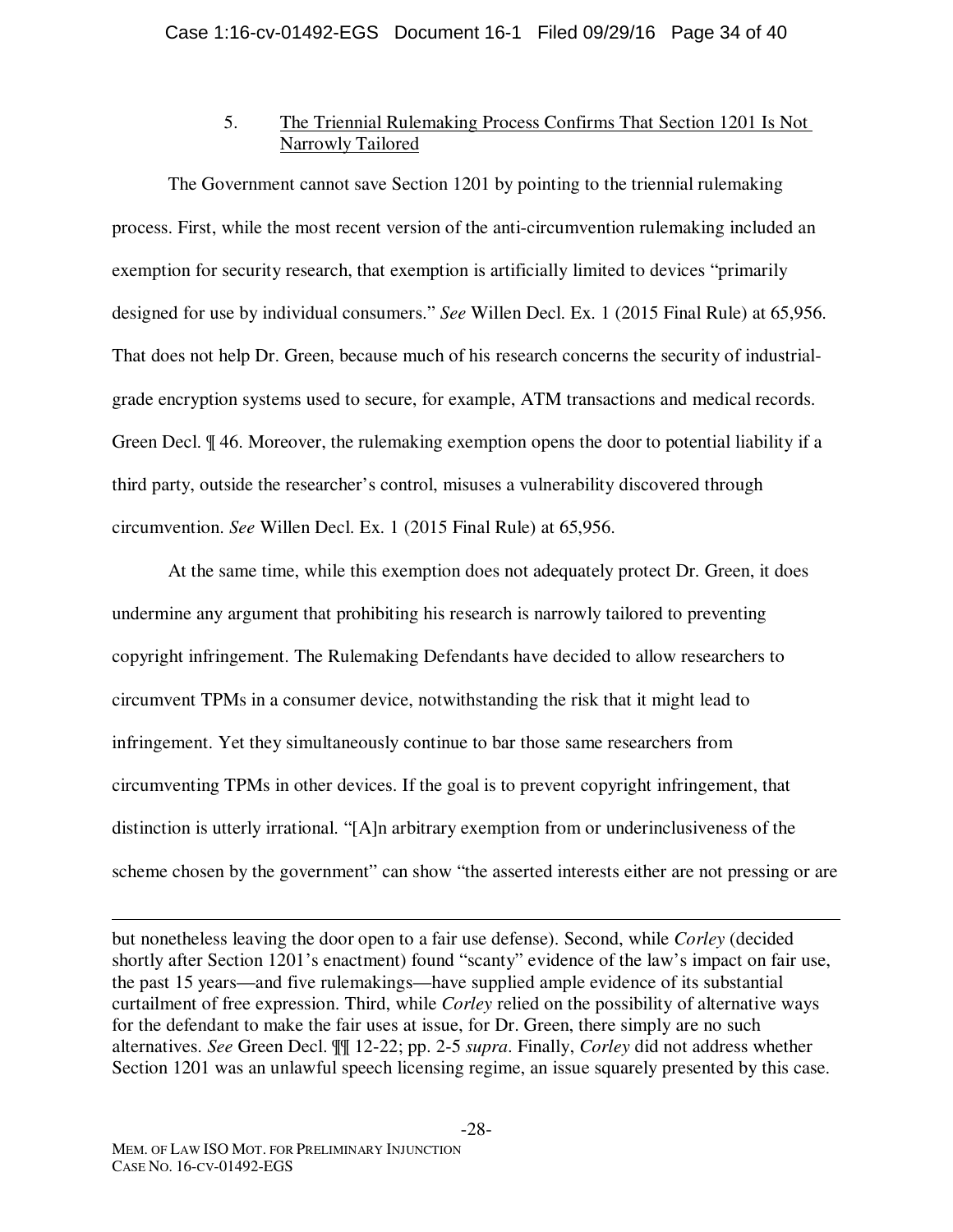### Case 1:16-cv-01492-EGS Document 16-1 Filed 09/29/16 Page 35 of 40

not the real objects animating the restriction on speech." *Edwards*, 755 F.3d at 1007; *see also City of Ladue v. Gilleo*, 512 U.S. 43, 52-53 (1994) (exceptions from speech limits "may diminish the credibility of the government's rationale for restricting speech in the first place") (citation omitted).

In sum, the Government cannot show that Section 1201's anti-trafficking and anticircumvention provisions are narrowly tailored as applied to Dr. Green's research and his book. Dr. Green thus is likely to succeed in establishing that those prohibitions violate the First Amendment.

## **II. DR. GREEN WILL SUFFER IRREPARABLE INJURY WITHOUT PRELIMINARY RELIEF**

In addition to having demonstrated a clear likelihood of success on the merits of his First Amendment claim, Dr. Green faces clear and irreparable harm unless a preliminary injunction is granted. *Winter*, 555 U.S. at 20.

"The loss of First Amendment freedoms, for even minimal periods of time, unquestionably constitutes irreparable injury." *Elrod v. Burns*, 427 U.S. 347, 373 (1976); *N.Y. Times Co. v. United States*, 403 U.S. 713 (1971); *Pursuing Am.'s Greatness v. FEC*, No. 15- 5264, 2016 U.S. App. LEXIS 13979, at \*20 (D.C. Cir. Aug. 2, 2016). As a result, this prong is almost always satisfied in First Amendment cases if the plaintiff has shown a likelihood of success on the merits. *See Pursuing Am.'s Greatness*, 2016 U.S. App. LEXIS 13979, at \*20 ("In First Amendment cases, the likelihood of success will often be the determinative factor in the preliminary injunction analysis."); *see also Gordon v. Holder*, 721 F.3d 638, 653 (D.C. Cir. 2013) ("[S]uits for declaratory and injunctive relief against the threatened invasion of a constitutional right do not ordinarily require proof of any injury other than the threatened constitutional deprivation itself." (citations omitted)).

-29-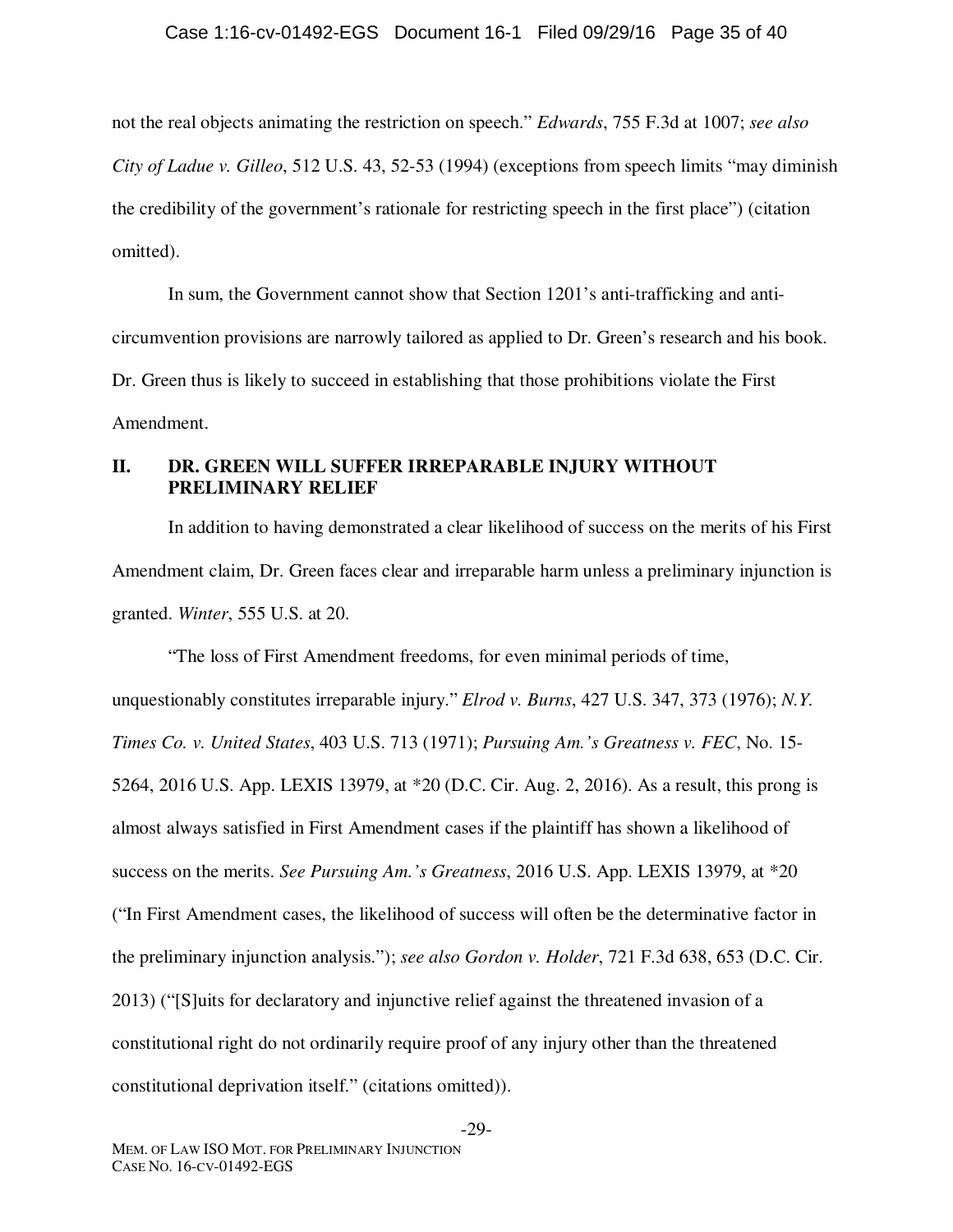#### Case 1:16-cv-01492-EGS Document 16-1 Filed 09/29/16 Page 36 of 40

So it is here. The First Amendment fully applies to both Dr. Green's speech and his predicate research. Dr. Green's computer security book would advance the general state of knowledge in these academic and professional fields, which further contributes to computer security for everyone, and his speech touches on a matter of general public concern (the security of our software systems). Dr. Green's research projects, including his contemplated circumvention efforts, are a necessary predicate to that speech. And these activities are classic noninfringing uses of copyrighted works that are protected by the fair use doctrine. *See* Green Decl. ¶¶ 5-18; Section I.A.1 *supra*.

Yet in the absence of a preliminary injunction, Dr. Green would have to wait until the conclusion of this lawsuit to learn whether he is free to engage in the security research needed for his book and to publish the results of his inquiries for the benefit of the academic community, the computer industry, and the public. That is more than enough to show irreparable injury. *See, e.g.*, *Pursuing Am.'s Greatness*, 2016 U.S. App. LEXIS 13979, at \*20 (finding irreparable injury where a law would have prevented the speaker from publishing the name of a candidate for public office).

## **III. THE BALANCE OF EQUITIES FAVORS AN INJUNCTION**

The third *Winter* factor, the balance of equities, also favors Dr. Green because the harm he will suffer if there is no injunction outweighs any harm such an injunction might cause the Government. *Winter*, 555 U.S. at 20. As explained above, Section 1201 deprives Dr. Green of core First Amendment rights and threatens him with criminal liability if he circumvents TPMs in the course of conducting his computer security research or speaks about how he did so. Without preliminary relief, Dr. Green will continue to be deterred from publishing his book about security flaws in computer systems. *See supra* pp. 6-7, 11-12. Without Dr. Green's book, computer

-30-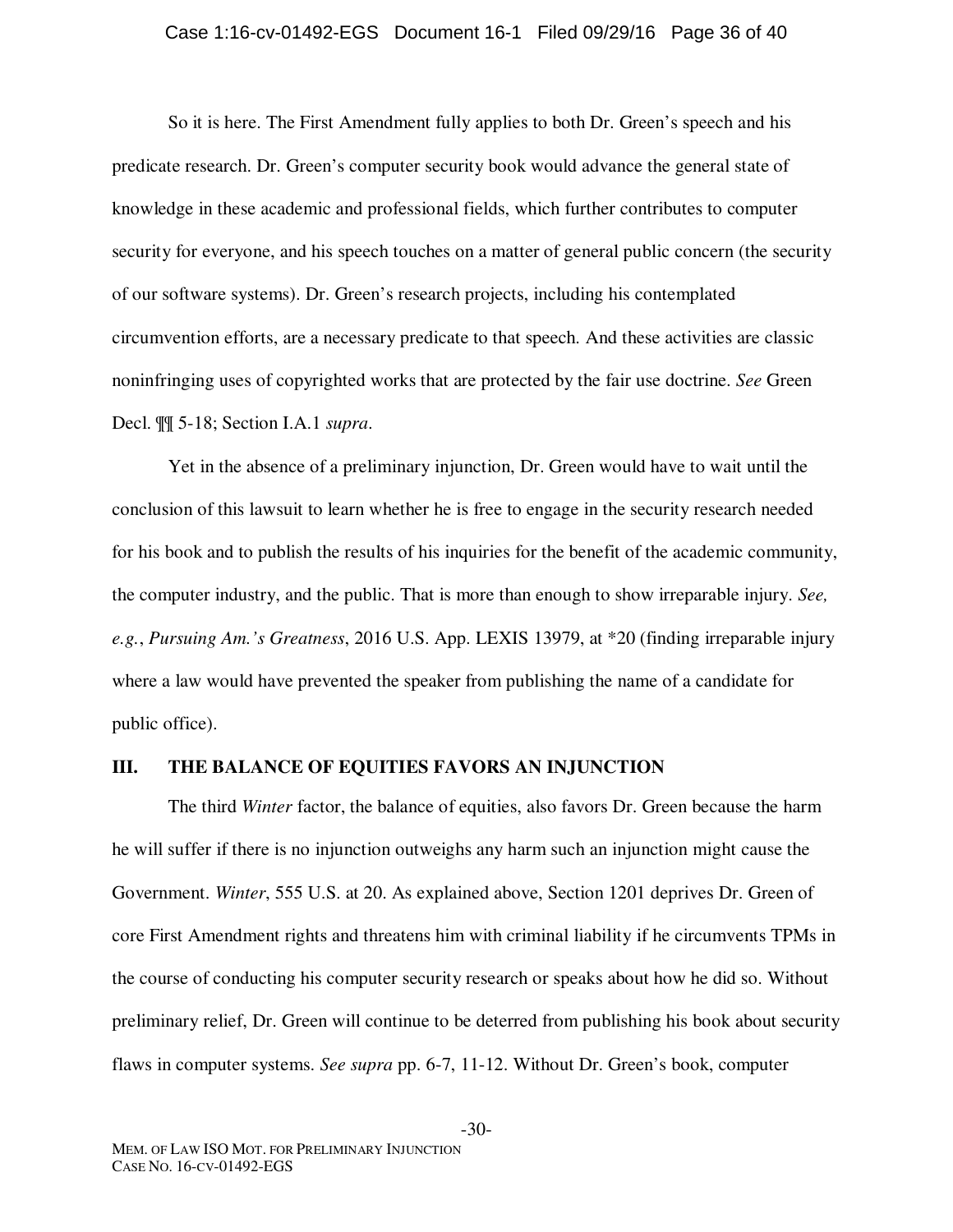#### Case 1:16-cv-01492-EGS Document 16-1 Filed 09/29/16 Page 37 of 40

system operators and designers will be deprived of valuable information for identifying and correcting security flaws, and for making computer systems more secure for all. *Id.*

In contrast, the Government "is in no way harmed by issuance of a preliminary injunction which prevents the state from enforcing restrictions likely to be found unconstitutional. If anything, the system is improved by such an injunction." *Giovani Carandola, Ltd. v. Bason*, 303 F.3d 507, 521 (4th Cir. 2002); *see also Pursuing Am.'s Greatness*, 2016 U.S. App. LEXIS 13979, at \*21 (noting that "there is always a strong public interest in the exercise of free speech rights otherwise abridged by an unconstitutional regulation").

If the Court grants preliminary relief, the Government will suffer no harm in its efforts to "promote the progress of science and the useful arts," U.S. Const. art. I, § 8, cl. 8. The anticircumvention and anti-trafficking rules restrict—instead of promoting—that progress. And as applied here, they limit the ability of other security scholars to build on Dr. Green's work and discover additional security flaws. *See supra* pp. 4-5. Nor will the Government suffer harm in its effort to discourage copyright infringement. As set forth above, circumvention and trafficking do no harm in and of themselves, nor is any showing of harm or infringement necessary to establishing liability under the anti-circumvention and anti-trafficking rules. The Government has ample, and superior, alternative means of policing infringement, such as imposing liability for actual copyright infringement, which would be entirely unaffected by the preliminary injunction that Dr. Green seeks.

#### **IV. THE PUBLIC INTEREST WOULD BE SERVED BY AN INJUNCTION**

-31- MEM. OF LAW ISO MOT. FOR PRELIMINARY INJUNCTION The final *Winter* factor—the public interest—also favors Dr. Green, for many of the same reasons that the third factor favors him. As the D.C. Circuit has recently explained: "The [government's] harm and the public interest are one and the same, because the government's interest *is* the public interest." *Pursuing America's Greatness*, 2016 U.S. App. LEXIS 13979, at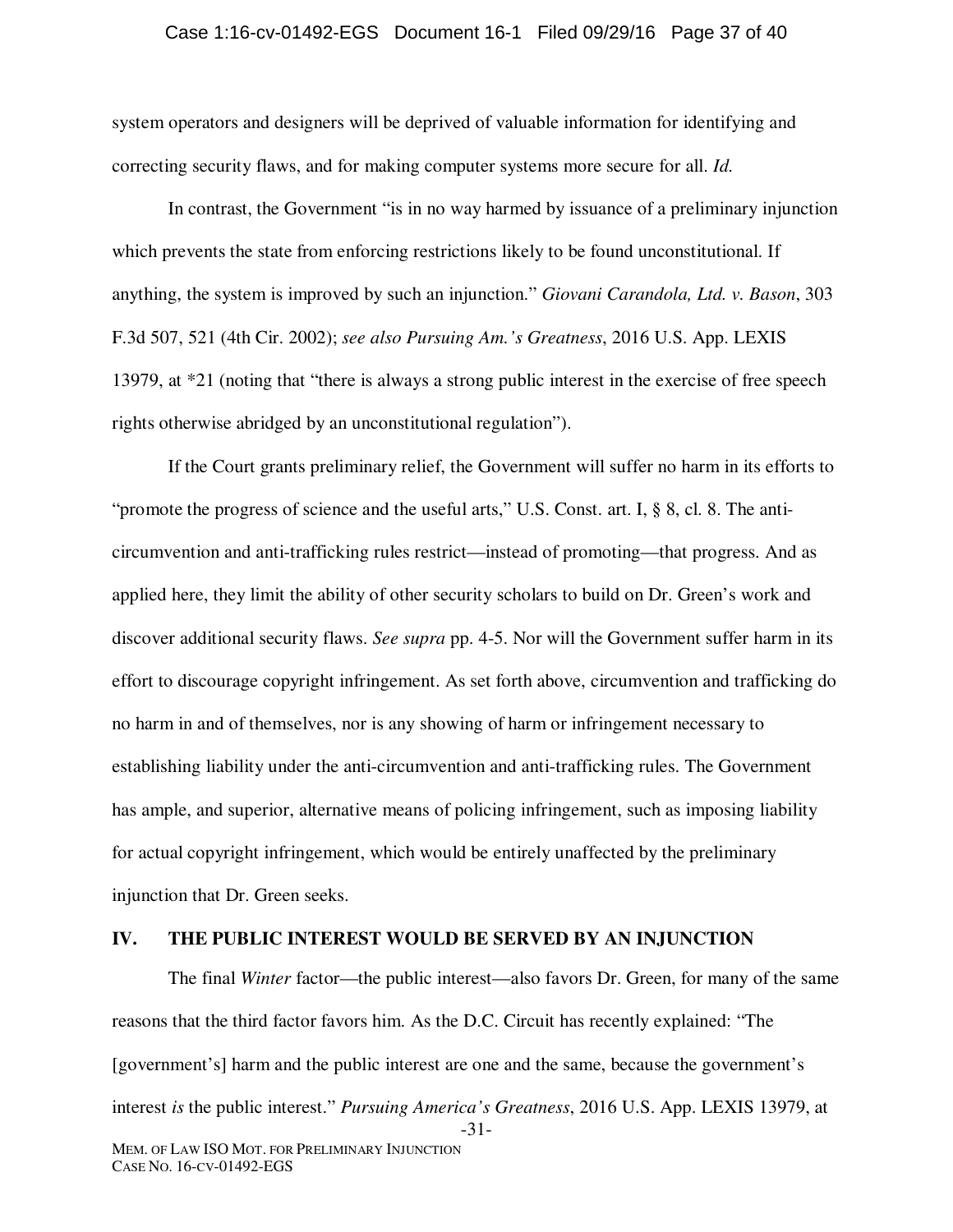#### Case 1:16-cv-01492-EGS Document 16-1 Filed 09/29/16 Page 38 of 40

\*21 (citing *Nken v. Holder*, 556 U.S. 418, 435 (2009) (holding that assessing the harm to the opposing party and weighing the public interest "merge when the Government is the opposing party")). Whatever the Government's cited interest, "there is always a strong public interest in the exercise of free speech rights otherwise abridged by an unconstitutional regulation and, without a preliminary injunction, [Dr. Green] is unable to exercise those rights." *Pursuing America's Greatness*, 2016 U.S. App. LEXIS 13979, at \*21 (citing *Gordon*, 721 F.3d at 653. In short, "enforcement of an unconstitutional law is always contrary to the public interest." *Gordon*, 721 F.3d at 653.

That is especially true in this case. The Government cannot meaningfully rely on an asserted public interest in upholding copyright protections or promoting the progress of science because, as explained, Section 1201 is not narrowly tailored to those interests, and the Government has alternative methods to achieve its goals. *See supra* p. 31. Also, criminal liability under Section 1201 does not depend on any showing of copyright infringement. 17 U.S.C. §§ 1201, 1204. In any event, any government interests here are outweighed by the public interest in the Government not violating First Amendment freedoms, "among the most precious rights guaranteed under the Constitution." *Tyndale House Publishers, Inc. v. Sebelius*, 904 F. Supp. 2d 106, 130 (D.D.C. 2012) (citing *Lee v. Weisman*, 505 U.S. 577, 589 (1992)); *see also Minney v. United States OPM*, 130 F. Supp. 3d 225, 236 (D.D.C. 2015) ("Applying the law in a way that violates the Constitution is never in the public's interest.").

In addition, the Supreme Court has recognized that the suppression of speech "harms not only the speaker, but also the public to whom the speech would be directed." *Sindicato Puertorriqueno de Trabajadores v. Fortuno*, 699 F.3d 1, 15 (1st Cir. 2012) (citing *Citizens United v. Fed. Election Comm'n*, 558 U.S. 310, 340 (2010)). Given the increasing pervasiveness

-32-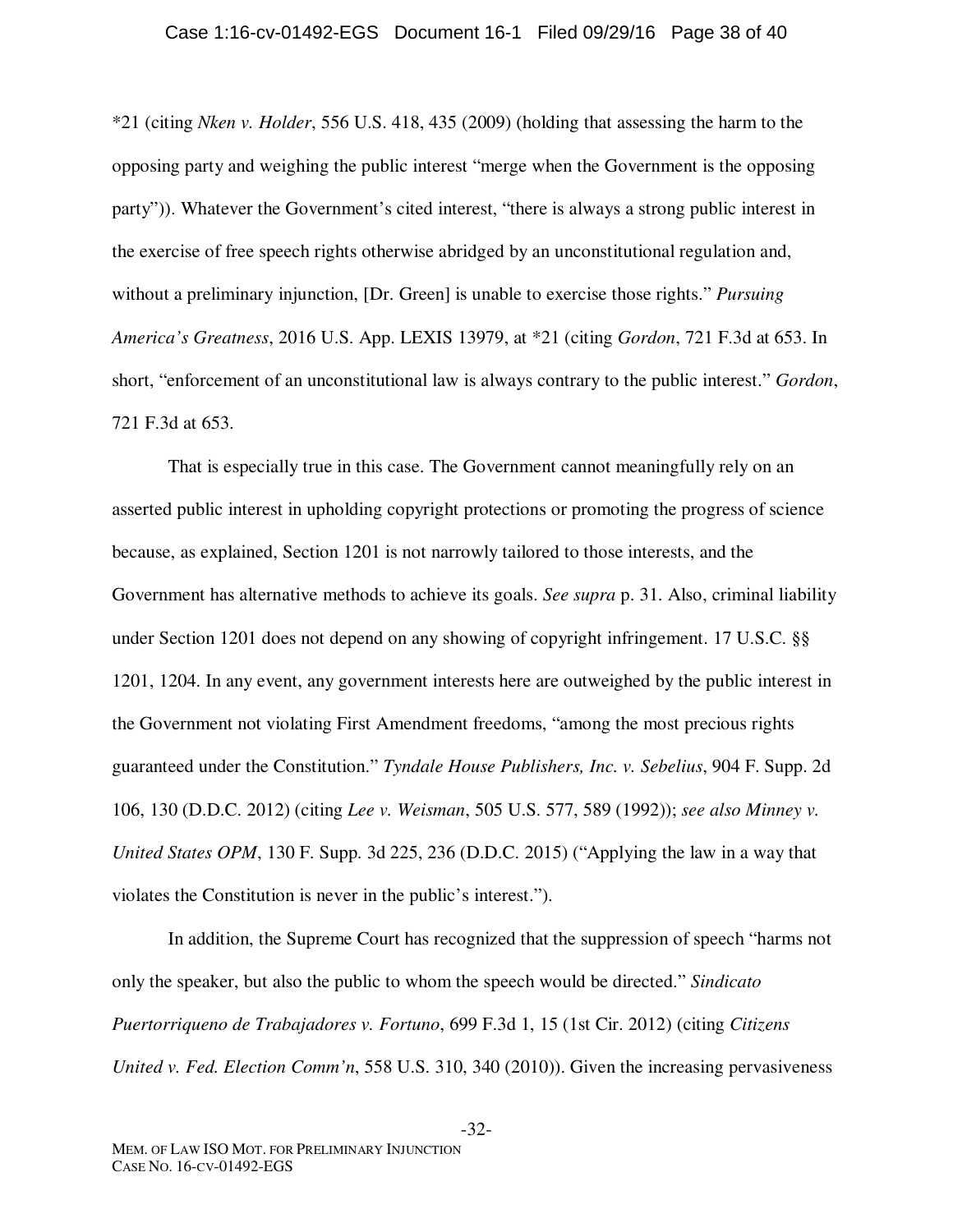#### Case 1:16-cv-01492-EGS Document 16-1 Filed 09/29/16 Page 39 of 40

of technological devices, and the increasing frequency of security breaches, members of the public have a strong interest in protecting their sensitive personal information. Dr. Green's research is devoted to advancing that interest, and chilling his ability to conduct that research contributes to public vulnerability to destructive computer security flaws. In contrast, an injunction would permit Dr. Green to conduct effective security research while this case proceeds, and to publish the results (including methodology), which would in turn enable the design of more secure computer systems and the correction of existing security vulnerabilities for the public good.

#### **CONCLUSION**

For these reasons, Dr. Green respectfully requests that this Court enter a preliminary injunction that enjoins the Government, during the pendency of this case, from prosecuting him for (1) circumventing TPMs for purposes of independent computer security research; and (2) publishing information about how to circumvent TPMs in an academic book.